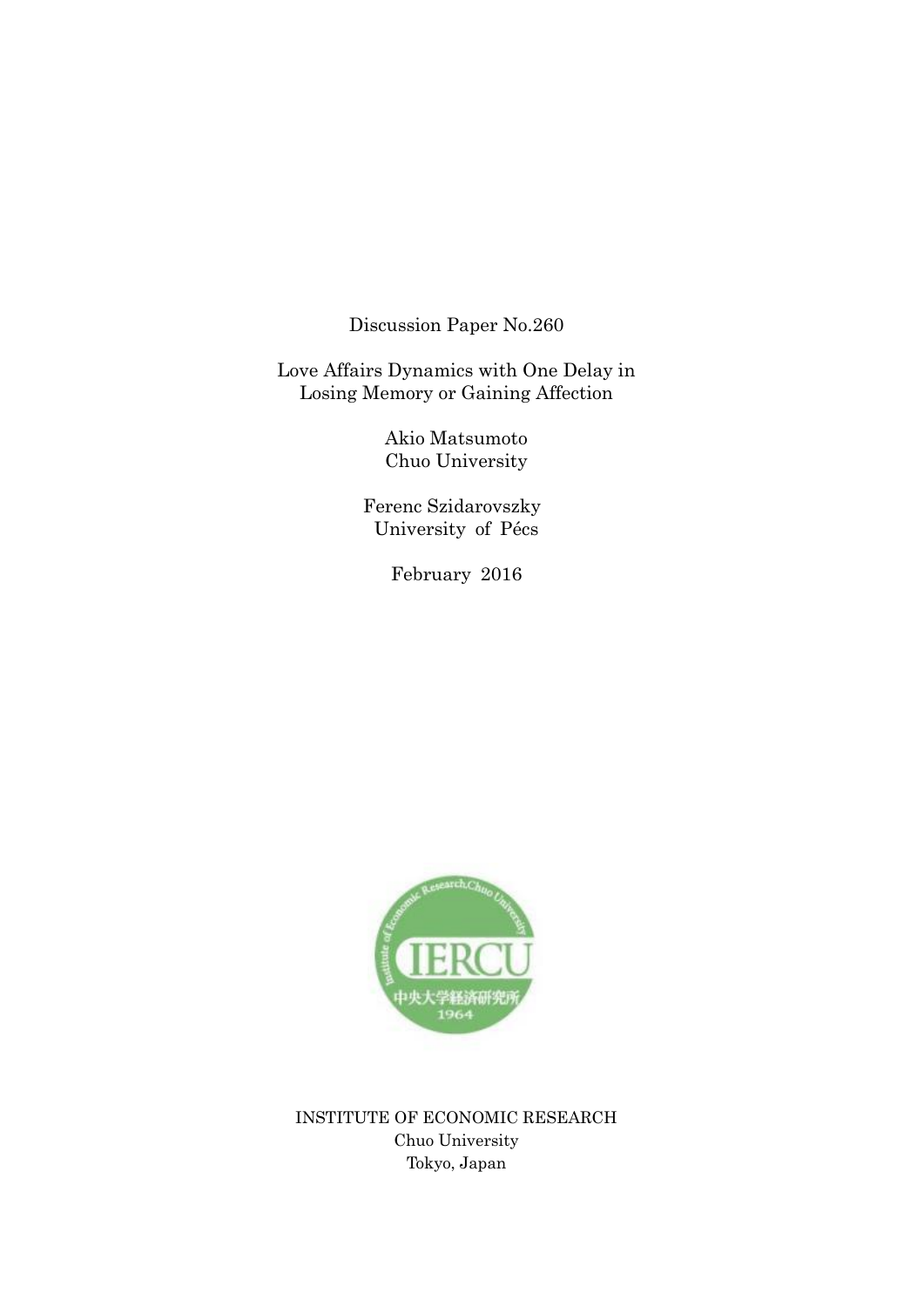# Love Affairs Dynamics with One Delay in Losing Memory or Gaining Affection<sup>∗</sup>

Akio Matsumoto<sup>†</sup> Ferenc Szidarovszky<sup>‡</sup>

#### Abstract

A dynamic model of a love affair between two people is examined under different conditions. First the two-dimensional model is analyzed without time delays in the interaction of the lovers. Conditions are derived for the existence of a unique as well as for multiple steady states. The nonzero steady states are always stable and the stability of the zero steady state depends on model parameters. Then a delay is assumed in the mutualreaction process called the Gaining-affection process. Similarly to the nodelay case, the nonzero steady states are always stable. The zero steady state is either always stable or always unstable or it is stable for small delays and at a certain threshold stability is lost in which case the steady state bifurcates to a limit cycle. When delay is introduced to the selfreaction process called the Losing-memory process, then the asymptotic behavior of the steady state becomes more complex. The stability of the nonzero steady state is lost at a certain value of the delay and bifurcates to a limit cycle, while the stability of the zero steady state depends on model parameters and there is the possibility of multiple stability switches with stability losses and regains. All stability conditions and stability switches are derived analytically, which are also verified and illustrated by using computer simulation.

<sup>∗</sup>The authors highly appreciate the finanical supports from the MEXT-Supported Programe for the Strategic Research Foundation at Private Universities 2013-2017, the Japan Society for the Promotion of Science (Grant-in-Aid for Scientific Research (C), 24530202, 25380238, 26380316) and Chuo University (Joinet Research Grant). The usual disclaimer apply.

<sup>†</sup>Professor, Department of Economics, Seniro Researcher, International Center for further Development of Dynamic Economic Research, Chuo University, 742-1, Higashi-Nakano, Hachio ji, Tokyo, 192-0393, Japan. akiom@tamacc.chuo-u.ac.jp

<sup>‡</sup>Professor, Department of Applied Mathematics, University of Pécs, Ifjúság u. 6., H-7624, Pécs, Hungary. szidarka@gmail.com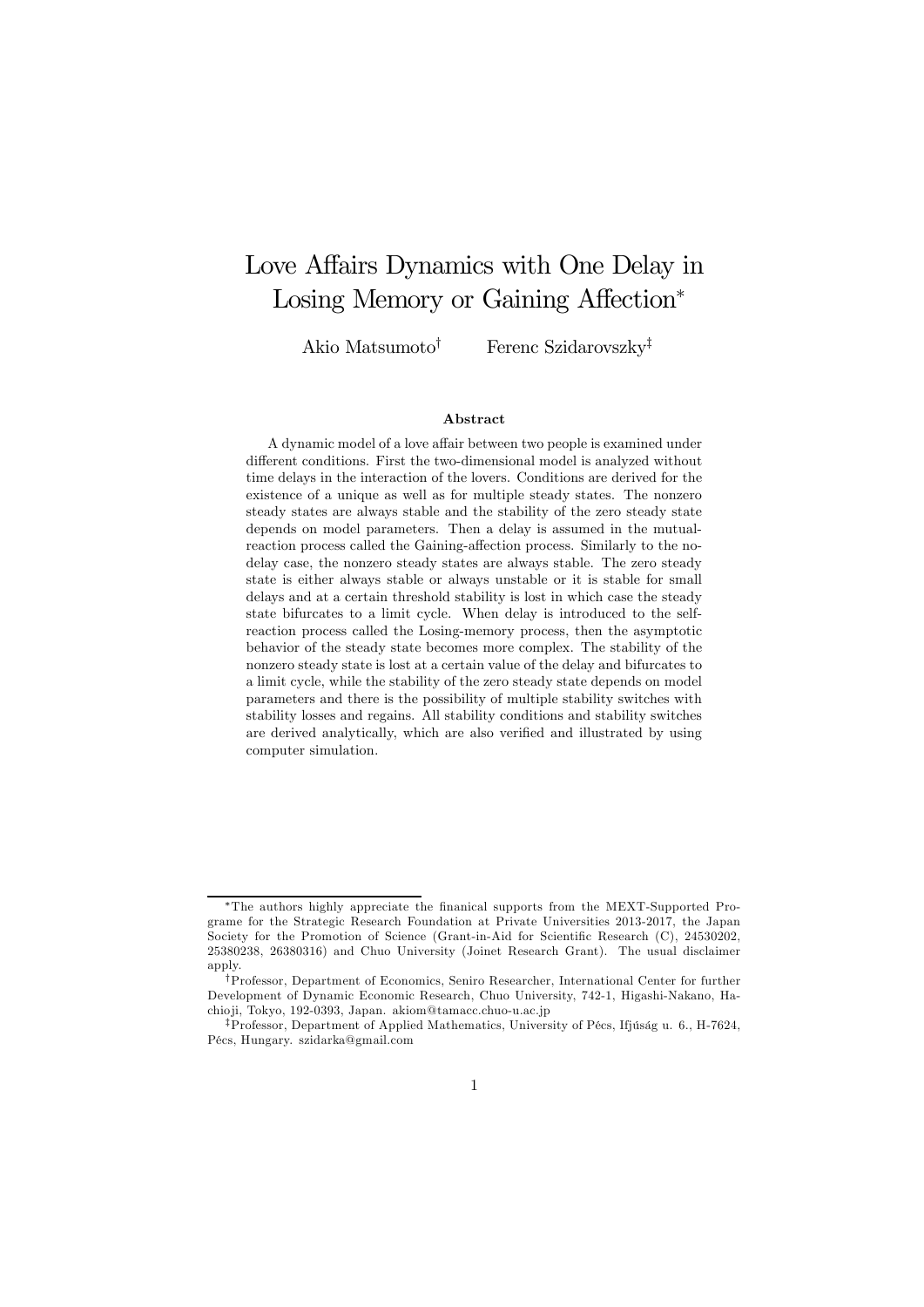### 1 Introduction

The dynamics of love affairs has been modeled in various ways since Strogatz (1988) has proposed a 2D system of linear differential equations to describe the time evolution of a love affair between two individuals called Romeo and Juliet. Strogatz's purpose was to teach harmonic oscillations by applying a topic that is already on the minds of many college students: the time evolution of a love affair between two people. The study on the love affair dynamics after Strogatz aims to explain dynamic processes of love stories in our life in a formal theoretical framework. On the one hand, real-life observations tell us that lovestories frequently develop very regularly and stay at a plateau of love affair for a long time. Reconstructing the Strogatz model with linear or nonlinear behavioral functions and secure individuals, Rinaldi (1998a, 1998b) shows that one of the model's properties concerning the dynamics of the love affair is a smoothly increasing feeling tending toward a positive stationary point. On the other hand, another real-life observations indicate that love stories often arrive at a fluctuating regime including chaotic motions. Rinaldi (1998c) models the dynamics of the real love affair between Petrarch, a poet of the 14th century, and Laura, a beautiful married lady, with three differential equations and shows the appearance of cyclical pattern ranging from ecstasy to despair. Sprott (2004) applies a 4D system of nonlinear differential equations involving Romeo, Juliet and Romeo's mistress, Guinevere and derive chaotic love regime. Introducing information delays into the Strogatz model, Liao and Ran (2007) find that the stable steady state is destabilized for a delay larger than a threshold value and then bifurcates to a limit cycle via a Hopf bifurcation when Romeo is secure and Juliet is non-secure. Son and Park (2011) investigate the effect of delay on the love dynamics and confirm a cascade of period-doubling bifurcations to chaos analytically as well as numerically. Usually a delay is believed to possess a destabilizing effect in a sense that a longer delay destabilizes a system which is otherwise stable. Bielczyk et al. (2012) reveal the stabilizing effect of the delay by showing that a unstable steady state without time delay can gain stability for certain range of delays.

In this study we follow the Liao-Ran version of the Romeo-Juliet model to investigate how the delay and nonlinearities affect love dynamics. One important issue that Liao and Ran (2011) do not examine is to investigate time evolution in the case of multiple steady state. As is seen shortly, nonlinear behavioral functions can be a source of multiple steady state. However only the unique steady state case has been considered. Our first goal is to investigate dynamics in the multiple case. The second issue we take up concerns the romantic style of Rome and Juliet. There are four specifications of the romantic style for each individual, "eager beaver", "narcissistic nerd", "cautious (or secure) lover" and "hermit."<sup>1</sup> The majority of the population is represented by a cautious or secure lover who loves to be loved (alternatively, hates to be hated) and gradually loses the emotion to the partner when the partner leaves or dies. In

<sup>&</sup>lt;sup>1</sup> See Strogatz (1994) for more precise specification.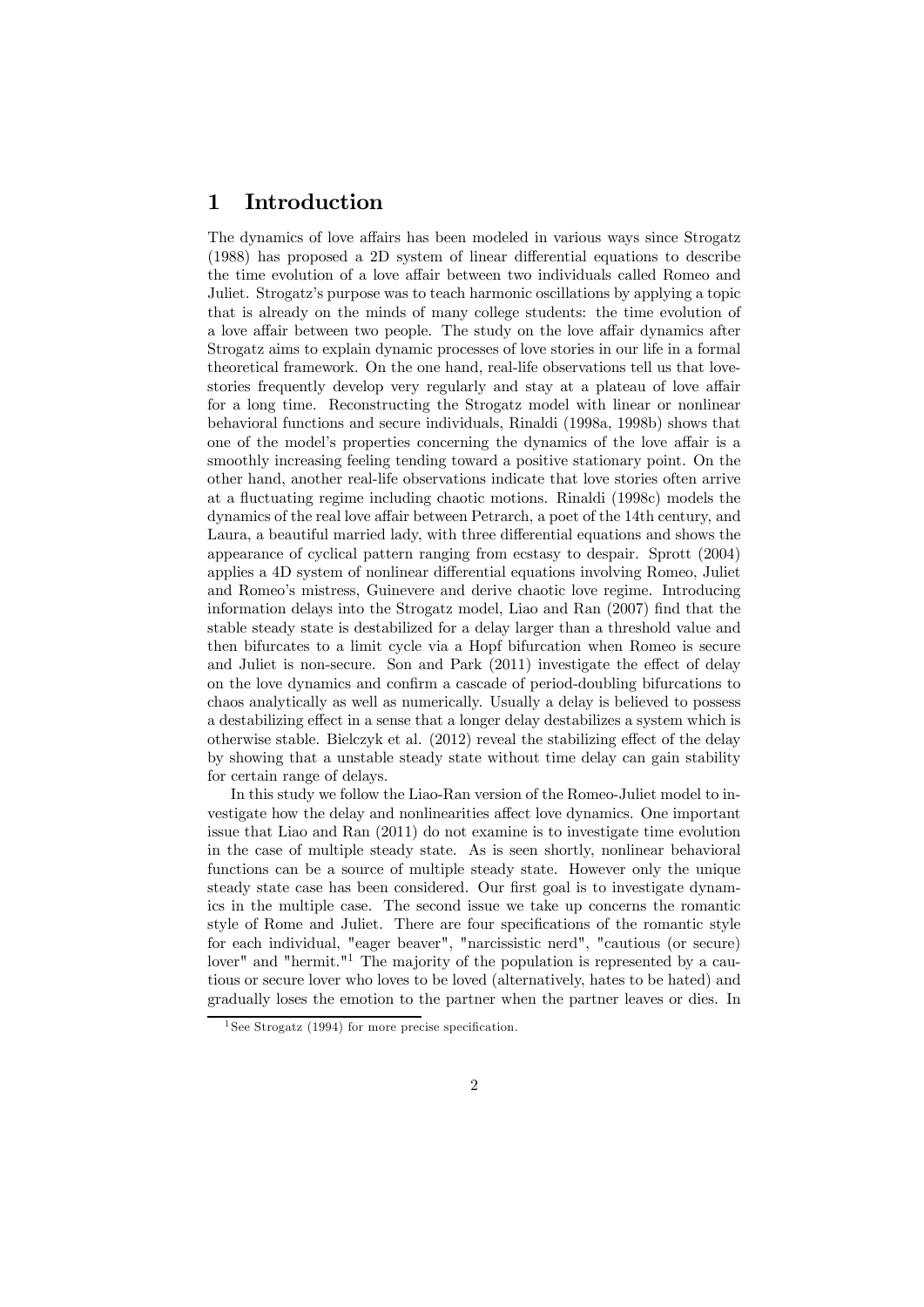spite of this, most studies confine attention to the case where Romeo and Juliet are heterogeneous, one is secure and the other is non-secure. Furthermore, it is demonstrated that the Romeo-Juliet model without delays does not exhibit cyclic dynamics when both are secure lovers. Our second goal is to investigate how the delay affects love dynamics between secure Romeo and Juliet. We have one more goal. The existing studies mainly focus on the delay that exists in love stimuli sent between Romeo and Juliet. We give a detailed analysis when there is a delay in Romeo's reaction to his own emotional state, referring to the basic study conducted by Bielczky et al. (2013).

This paper is organized as follows. Section 2 presents the basic love dynamic model that has no delays. Section 3 introduces one delay as in the Liao-Ran model and studies the dynamics of multiple steady states. Section 4 considers the case where Romeo loses the feeling for Juliet with a delay and Juliet without any delay. Section 5 concludes the paper.

### 2 Basic Model

Strogatz (1988) proposes a linear model of love affairs dynamics and Rinaldi (1998a, 1998b) extends it to a more general model in which three aspects of love dynamics, *oblivion*, *return* and *instinct*, are taken into account. If  $x(t)$ denotes Romeo's emotions for Juliet at time t while  $y(t)$  denotes Juliet's feeling to Romeo at time t, then the rates of change of Romeo's love and Juliet's love are assumed to be composed of three terms,

$$
\dot{x}(t) = O_x(x(t)) + R_x(y(t)) + I_x
$$
  

$$
\dot{y}(t) = O_y(y(t)) + R_y(x(t)) + I_y
$$

where  $O_z$ ,  $R_z$  and  $I_z$  for  $z = x, y$  are specified as follows. First,  $O_z$  gives rise to a loss of interest in the partner and describes the losing-memory process that characterizes decay of love at disappearance of the partner. Second,  $R<sub>z</sub>$  is a source of interest and describes the reaction of individual z to the partner's love in the gaining-affection process. Lastly,  $I_z$  is also a source of interest and describes the reaction of individual  $z$  to the partner's appeal reflecting physical, financial, educational, intellectual properties. We adopt the following forms of these reaction functions:

**Assumption 1:**  $O_x(x) = -\alpha_x x$ ,  $\alpha_x > 0$  and  $O_y(y) = -\alpha_y y$ ,  $\alpha_y > 0$ .

**Assumption 2:**  $R_x(y) = \beta_x \tanh(y)$  and  $R_y(x) = \beta_y \tanh(x)$ .

**Assumption 3:**  $I_x = \gamma_x A_y$ ,  $A_y > 0$  and  $I_y = \gamma_y A_x$ ,  $A_x > 0$ .

Assumption 1 confines attention to the case where the memory vanishes exponentially. In Assumption 2, the hyperbolic function is positive, increasing, concave and bounded from above for positive values and is negative, increasing, convex and bounded from below for negative values. If  $\beta_z > 0$ , then the feeling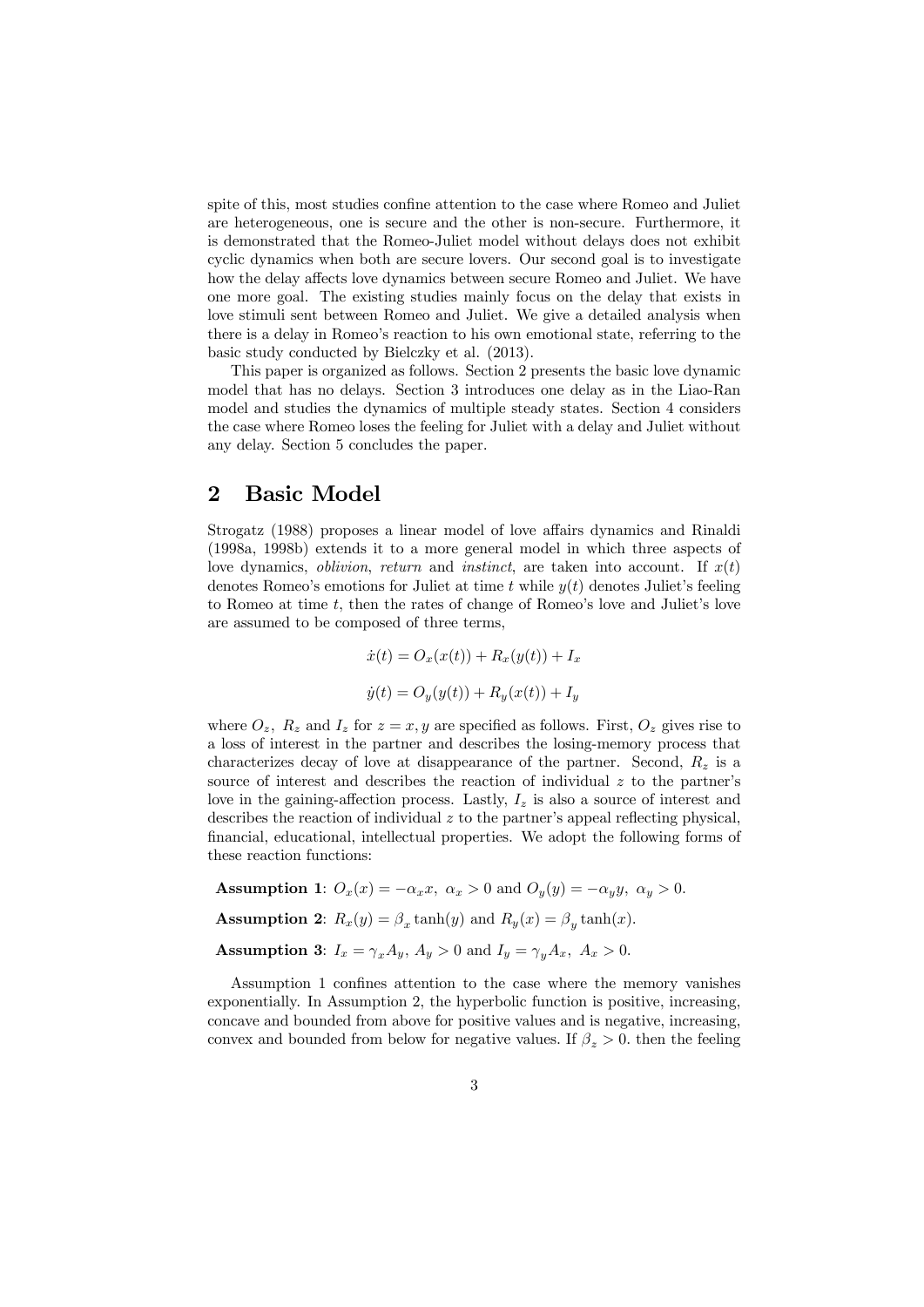of individual z is encouraged by the partner and such an individual is called secure. On the other hand, if  $\beta_z < 0$ , it is discouraged and the individual is though to be non-secure. Assumption 3 implies that individuals have timeinvariant positive appeal.  $\alpha_z$  is called the forgetting parameter while  $\beta_z$  and  $\gamma_z$ are the reaction coefficients of the love and appeal.

Under these assumptions, our basic model is  $++$ 

$$
\begin{aligned} \dot{x}(t) &= -\alpha_x x(t) + \beta_x \tanh[y(t)] + \gamma_x A_y, \\ \dot{y}(t) &= \beta_y \tanh[x(t)] - \alpha_y y(t) + \gamma_y A_x. \end{aligned} \tag{1}
$$

Two numerical examples are given and the directions of the trajectories are indicated by arrows. In Figure 1(A) with  $\alpha_x = \alpha_y = 1$ ,  $\beta_x = \beta_y = 3/2$ ,  $\gamma_x = \gamma_y = 1$  and  $A_x = A_y = 1/7$ , the isoclines,  $\dot{x}(t) = 0$  and  $\dot{y}(t) = 0$ , intersect at three points denoted by red dots. The middle one is unstable (a saddle) while the one with positive coordinates and the other with negative coordinates are stable nodes. In Figure 1(B) with  $\alpha_x = \alpha_y = 1$ ,  $\beta_x = \beta_y = 1/2$ ,  $\gamma_x = \gamma_y = 1$ and  $A_x = A_y = 2$ , the steady state is unique and stable. As will be seen below, stability of system (1) is rather robust.



Figure 1. Orbits of system (1)

Assumption 3 affects the location of a steady state but does not affect dynamic properties. Since we confine our attention to dynamics of the state variables in this study, we, only for a sake of analytical simplicity, replace Assumption 3 with the following:

### Assumption 3':  $A_x = A_y = 0$ .

The steady state of (1) satisfies  $\dot{x}(t)=0$  and  $\dot{y}(t)=0$ . Solving  $\dot{x}(t)=0$  and  $\dot{y}(t)=0$  for y yields two functions,

$$
y = \tanh^{-1}\left(\frac{\alpha_x}{\beta_x}x\right)
$$
 and  $y = \frac{\beta_y}{\alpha_y}\tanh(x)$ . (2)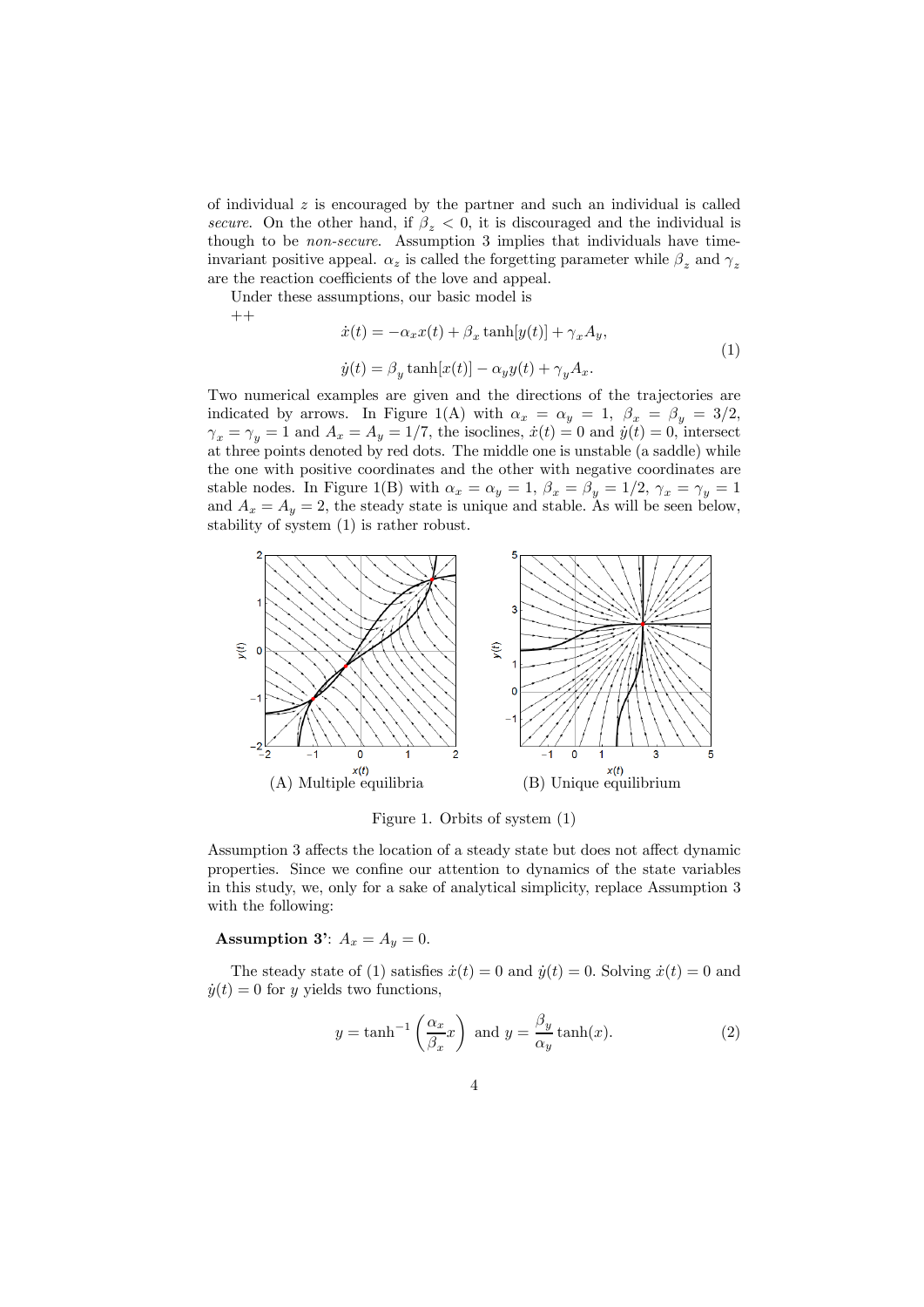Let us denote the right hand side of two equations as  $u(x)$  and  $v(x)$ , respectively. The steady state value of  $x$ , denoted as  $x^*$ , solves

$$
u(x) = v(x) \tag{3}
$$

and the steady state value of  $y$ , denoted ass  $y^*$ , is determined as

$$
y^* = u(x^*) \text{ or } y^* = v(x^*). \tag{4}
$$

We then have the following result where the proofs of this and further results are given in the Appendix:

**Theorem 1** A zero solution  $(x_0^*, y_0^*)$  of system (1) is a unique steady state if  $\alpha_x \alpha_y \geq \beta_x \beta_y$  and there are three steady states  $(x_i^*, y_i^*)$  for  $i = 0, 1, 2$  if  $\beta_x \beta_y > \alpha_x \alpha_y$ .

Our next problem is to find out whether a solution of system (1) converges to the steady state or not. First the linearized version of system (1) is obtained by differentiating it in the neighborhood of the steady state,

$$
\dot{x}(t) = -\alpha_x x(t) + \beta_x d_y^k y(t),
$$
  

$$
\dot{y}(t) = \beta_y d_x^k x(t) - \alpha_y y(t)
$$

where

$$
d_x^k = \left. \frac{d \tanh(x)}{dx} \right|_{x=x_k^*} \text{ and } d_y^k = \left. \frac{d \tanh(y)}{dy} \right|_{y=y_k^*}.
$$

Notice that  $d_x^0 = d_y^0 = 1$  at the zero steady state  $(x_0^*, y_0^*)$  and  $d_x^k = d_y^k < 1$ at the nonzero steady states  $(x_k^*, y_k^*)$  for  $k = 1, 2, 2$ . The steady state is locally asymptotically stable if the roots of the characteristic equation

$$
\det \left(\begin{array}{cc} \lambda+\alpha_x & -\beta_x d_y^k \\ \\ -\beta_y d_x^k & \lambda+\alpha_y \end{array}\right)=0
$$

 ${}^{2}$ By definition,

$$
\tanh(x) = \frac{e^x - e^{-x}}{e^x + e^{-x}}
$$

and its derivative is

$$
\frac{d}{dx}\tanh(x) = \left(\frac{2}{e^x + e^{-x}}\right)^2 \le 1.
$$

It is clear that equality holds if  $x = 0$ . If  $e^x = a$  for  $x \neq 0$ , then

$$
e^x + e^{-x} = a + \frac{1}{a} > 2
$$

implying

$$
\frac{2}{e^x+e^{-x}}<1
$$

Hence the strict inequalty holds if  $x \neq 0$ .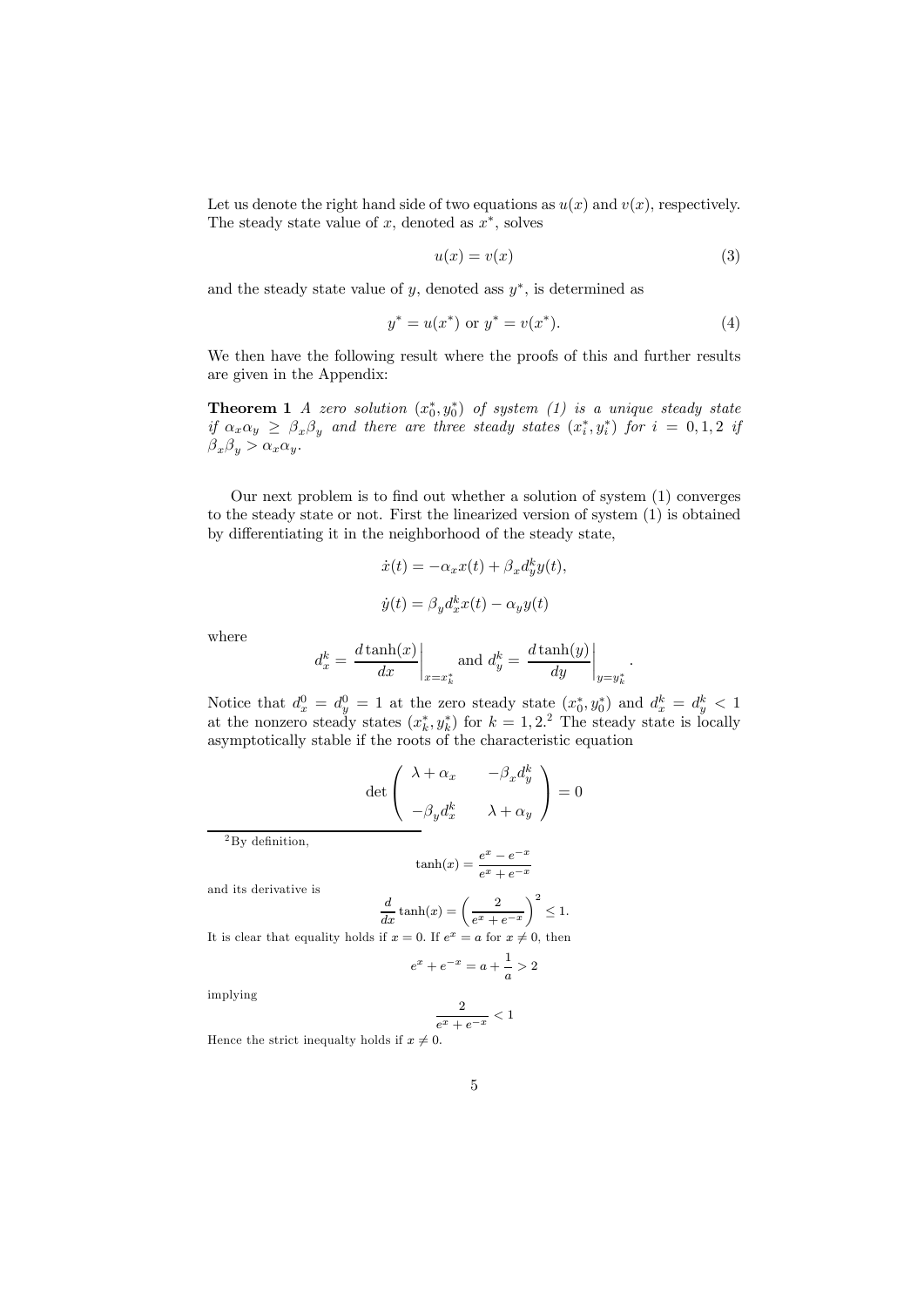$$
\lambda^{2} + (\alpha_{x} + \alpha_{y})\lambda + (\alpha_{x}\alpha_{y} - \beta_{x}\beta_{y}d_{x}^{k}d_{y}^{k}) = 0
$$

have negative real parts. It is now well-known, as a special case of the Routh-Hurwitz stability criterion, that the roots have negative real parts if the following inequality conditions hold,

$$
\alpha_x + \alpha_y > 0 \text{ and } \alpha_x \alpha_y - \beta_x \beta_y d_x^k d_y^k > 0. \tag{5}
$$

The first inequality always holds by assumption. Thus for the stability of the steady state, we need to check only the second inequality. The local stability results are summarized as follows:

**Theorem 2** The zero steady state  $(x_0^*, y_0^*)$  is

- (1) a saddle point if  $\beta_x \beta_y > \alpha_x \alpha_y$ ,
- (2) a stable node if  $\alpha_x \alpha_y > \beta_x \beta_y > 0$

and in the case of  $\alpha_x \alpha_y > 0 > \beta_x \beta_y$ , it is

- (3) a stable node if  $(\alpha_x \alpha_y)^2 + 4\beta_x \beta_y \geq 0$ ,
- (4) a stable focus if  $(\alpha_x \alpha_y)^2 + 4\beta_x\beta_y < 0$

whereas the non-zero steady state  $(x_k^*, y_k^*)$  for  $k = 1, 2$ , is always a stable node.

### 3 Delay in the Gaining-Affection Process

Son and Park (2011) rise an important question on how an individual know the partner's romantic feeling. Observing a real situation in which the romantic interaction is communicated through various ways such as a talk, a phone call, an email, a letter and a rumor that "she loves you", they find that time is required for the romantic feelings of an individual to transfer to his/her partner. One delay  $\tau_x > 0$  is introduced into the gaining-affection process of Juliet in system  $(1),<sup>3</sup>$ 

$$
\begin{aligned} \dot{x}(t) &= -\alpha_x x(t) + \beta_x \tanh[y(t)],\\ \dot{y}(t) &= \beta_y \tanh[x(t - \tau_x)] - \alpha_y y(t). \end{aligned} \tag{6}
$$

Notice that the steady states  $(x_k^*, y_k^*)$  for  $k = 0, 1, 2$  of the non-delay model are also the steady states of the delay model. The characteristic equation is obtained from the linearized version of system (6)

$$
\lambda^2 + (\alpha_x + \alpha_y) \lambda + \alpha_x \alpha_y - \beta_x \beta_y d_x^k d_y^k e^{-\lambda \tau_x} = 0.
$$
 (7)

or

<sup>3</sup>Liao and Ran (2007) further assume that Romeo also reacts to the delayed Juliet feeling  $y(t - \tau_y)$  with  $\tau_x \neq \tau_y$ . Son and Park (2011) consider the special case where both individuals have the same delay  $\tau_x = \tau_y$  in the gaining-affection processes. The dynamic results obtained in those studies are essentially the same as the one to be obtained in the following one delay model.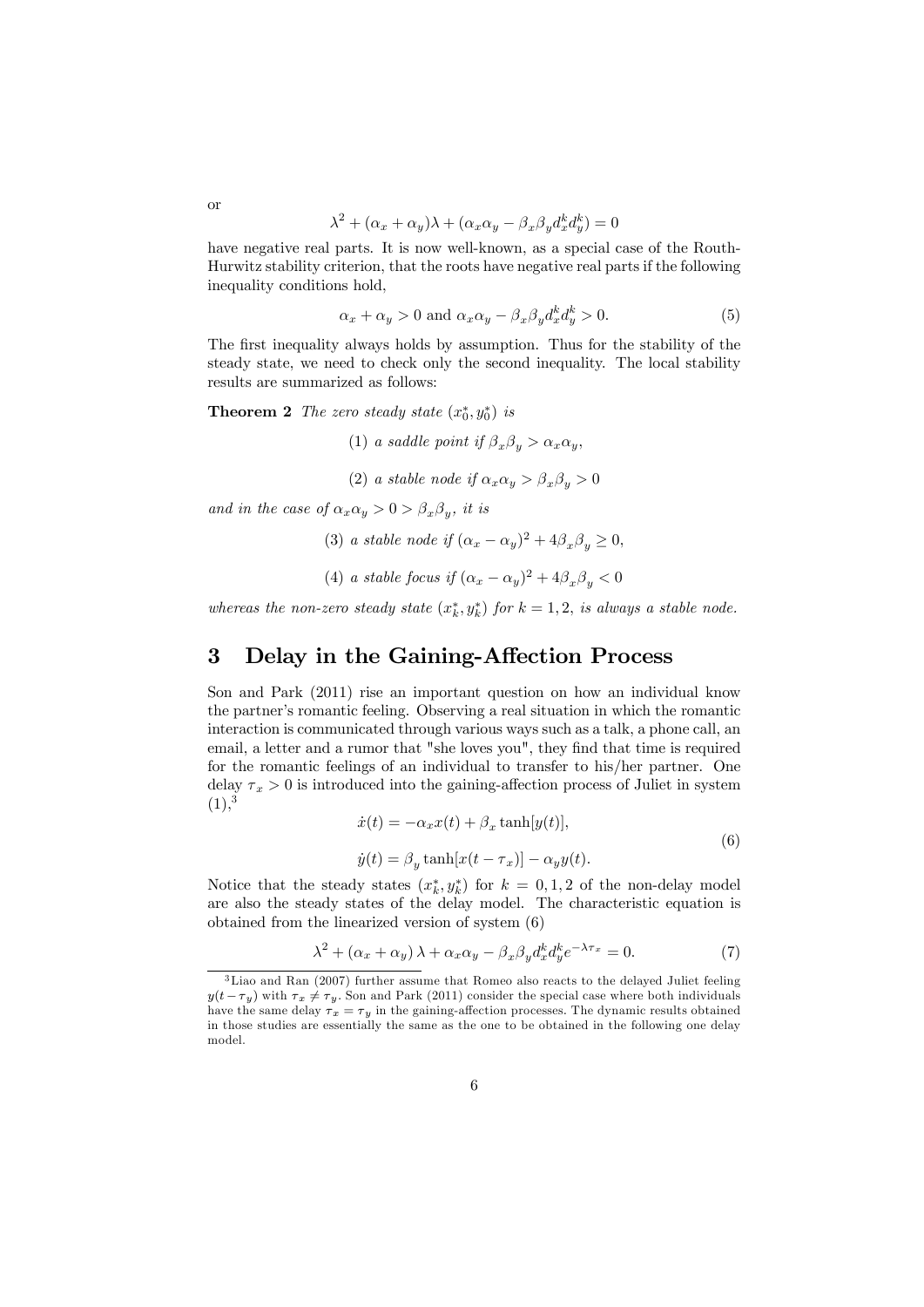First the following result is shown:

**Theorem 3** All pure complex eigenvalues of equation  $(7)$  are simple.

Suppose  $\lambda = i\omega, \ \omega > 0$  is a root of (7) for some  $\tau_x$ . Substituting it separates the characteristic equation into the real and imaginary parts,

$$
-\omega^2 + \alpha_x \alpha_y - \beta_x \beta_y d_x^k d_y^k \cos \omega \tau_x = 0 \tag{8}
$$

and

$$
(\alpha_x + \alpha_y)\,\omega + \beta_x\beta_y d_x^k d_y^k \sin \omega \tau_x = 0. \tag{9}
$$

Moving the constant terms to the right hand side and then adding the squares of the resultant equations yield a quartic equation

$$
\omega^4 + \left(\alpha_x^2 + \alpha_y^2\right)\omega^2 + \left(\alpha_x\alpha_y\right)^2 - \left(\beta_x\beta_yd_x^kd_y^k\right)^2 = 0.
$$
 (10)

We first consider the stability of the nonzero steady states at which  $\beta_x$  and  $\beta_{\nu}$  have identical sign. In the proof of Theorem 1, it is shown that the second inequality condition in (5) holds. Thus all coefficients of equation (10) are positive, so there is no positive solution for  $\omega^2$ . Therefore there is no stability switch and since they are stable at  $\tau_x = 0$ , they remain stable for all  $\tau_x > 0$ . We summarize the result:

**Theorem 4** The nonzero steady states of system (6) are stable for any  $\tau_x \geq 0$ .

In Figure 2, we illustrate the basin of attraction of the nonzero steady states,  $(x_1^*, y_1^*)$  and  $(x_2^*, y_2^*)$ , taking  $\alpha_x = \alpha_y = 1$ ,  $\beta_x = 3/2$ ,  $\beta_y = 3/2$  and  $\tau_x = 2$ . Any trajectory starting at an initial point in the light red region coverages to the positive steady state  $(x_1^*, y_1^*)$  denoted by the yellow dot and the one starting in the light blue region converges to the negative steady state denoted by the red dot. The downward-slopoing dotted line is the boundary between the two basins when there is no delay,  $\tau_x = 0$ . Increasing the value of the delay clockwisely rotates the boundary line. Thus the stability region of  $(x_1^*, y_1^*)$  in the fourth quadrant is enlarged and the one in the second quadrant is contracted and the same changes, but in opposite direction, occur for the stability region of the steady state  $(x_2^*, y_2^*)$ . Even if the delay exists in the gaining-affection process, any trajectory converges to the positive equilibrium as far as an initial point is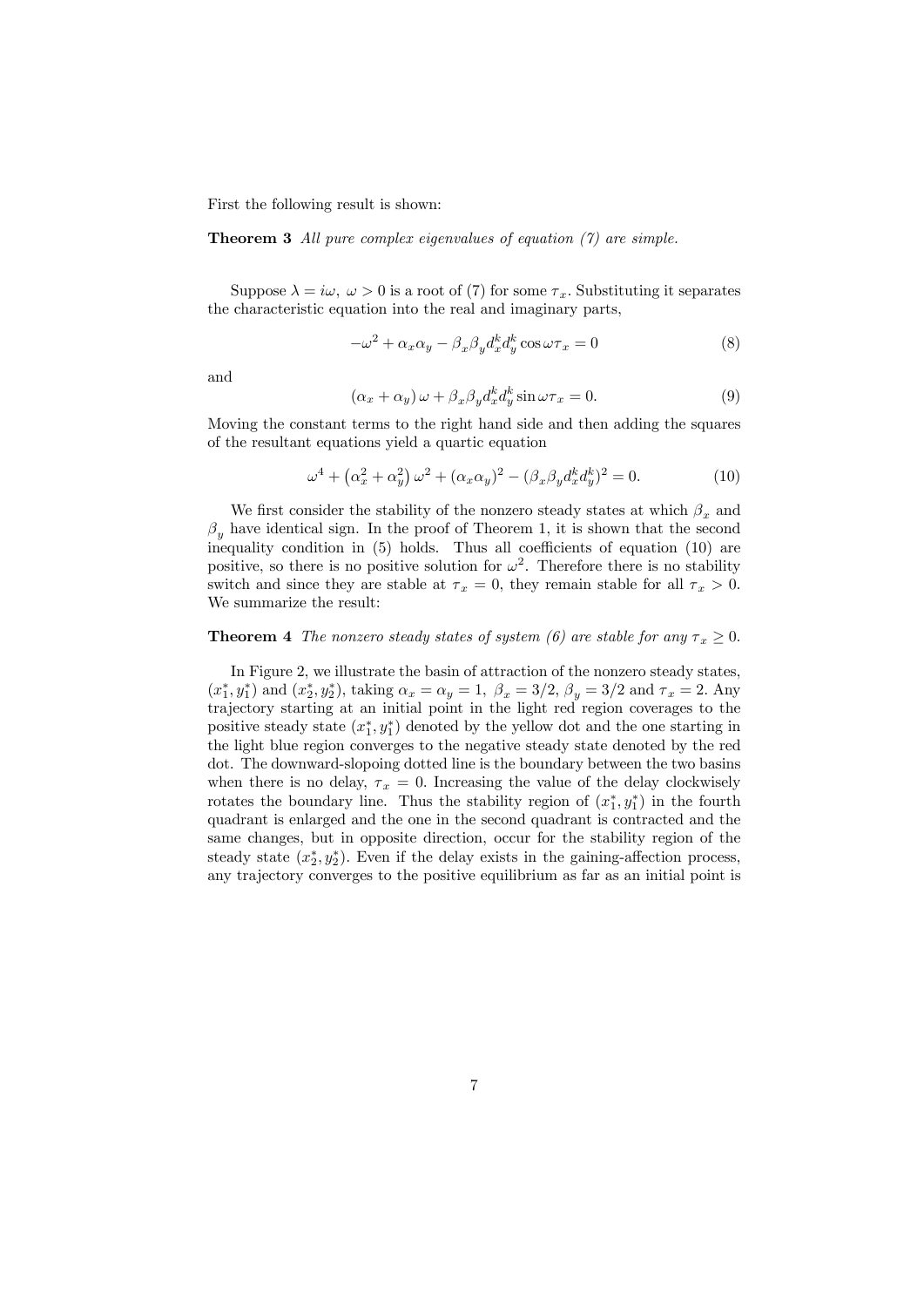in the first quadrant.



Figure 2. Basin of attraction for system (6)

Consider next the stability of the zero steady state. Solving (10) for  $\omega^2$  gives two solutions

$$
(\omega_{\pm})^2 = \frac{-\left(\alpha_x^2 + \alpha_y^2\right) \pm \sqrt{D}}{2}
$$

with

$$
D = (\alpha_x^2 - \alpha_y^2)^2 + 4(\beta_x \beta_y)^2 > 0.
$$

It is clear that  $(\omega_-)^2 < 0$  and that  $(\omega_+)^2$  is positive if  $D > (\alpha_x^2 + \alpha_y^2)^2$  or

$$
(\alpha_x \alpha_y)^2 < (\beta_x \beta_y)^2. \tag{11}
$$

If there is no nonzero steady state with  $\alpha_x \alpha_y > \beta_x \beta_y > 0$  or  $0 > \beta_x \beta_y > -\alpha_x \alpha_y$ , then inequality (11) is violated, so there is no positive solution for  $\omega^2$ , and there is no stability switch in the case of  $|\alpha_x \alpha_y| > |\beta_x \beta_y|$ . Notice therefore that equation (11) might hold if, in addition to zero steady state, there are nonzero steady states or  $0 > -\alpha_x \alpha_y > \beta_x \beta_y$ . Substituting  $\omega_+$  into equation (8) and (9) and then looking for  $\tau_x$  that satisfies both equation, we have from (8)

$$
\tau_x^m = \frac{1}{\omega_+} \left[ \cos^{-1} \left( \frac{\alpha_x \alpha_y - \omega_+^2}{\beta_x \beta_y} \right) + 2m\pi \right] \text{ for } m = 0, 1, 2, \dots \tag{12}
$$

and from and (9),

$$
\tau_x^n = \frac{1}{\omega_+} \left[ \sin^{-1} \left( -\frac{(\alpha_x + \alpha_y)\omega_+}{\beta_x \beta_y} \right) + 2n\pi \right] \text{ for } n = 0, 1, 2, \dots \tag{13}
$$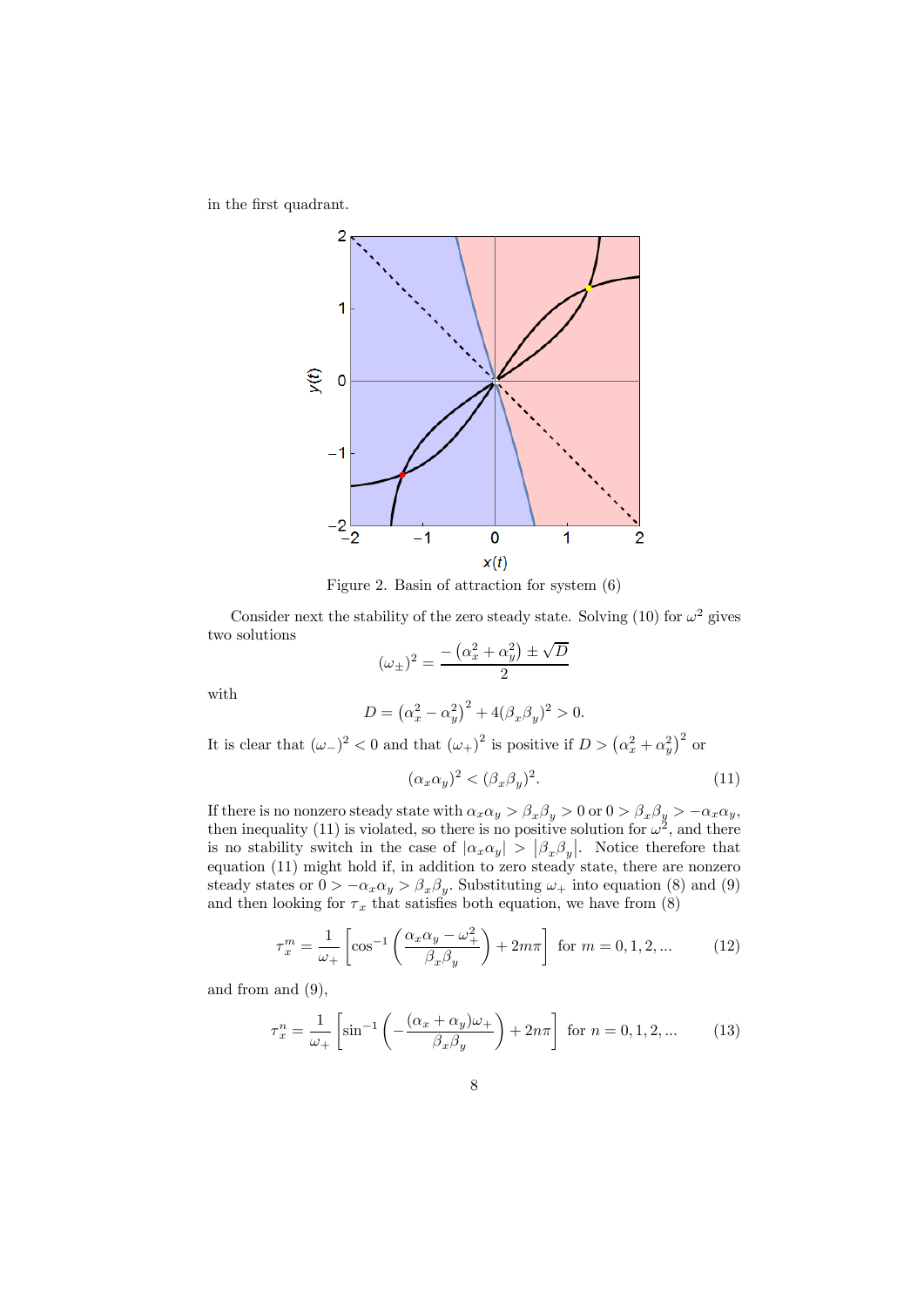Needless to say, these two solutions are different expressions for the same value when  $m = n$ .

To confirm direction of stability switch, we let  $\lambda = \lambda(\tau_x)$  and then determine the sign of the derivative of Re  $[\lambda(\tau_x)]$  at the point where  $\lambda(\tau_x)$  is purely imaginary. Simple calculation shows that

$$
sign\left[\text{Re}\left(\left.\frac{d\lambda(\tau_x)}{d\tau_x}\right|_{\lambda=i\omega}\right)\right] = sign\left[\omega_+^2\left(2\omega_+^2 + \alpha_x^2 + \alpha_y^2\right)\right].
$$

The sign of the right hand side is apparently positive, which implies that crossing of the imaginary axis is from left to right as  $\tau_x$  increases. Thus, at smallest stability switch (i.e.,  $\tau_x^m$  with  $m = 0$ ), stability is lost and cannot be regained later if steady state is stable without delay. If it is unstable without delay, then it remains unstable for all  $\tau_x > 0$ . Concerning the stability of the zero steady state, we summarize the following results:

**Theorem 5** (1) If  $|\alpha_x \alpha_y| \geq |\beta_x \beta_y|$ , then the zero steady state is stable regardless of the values of the delay; (2) If  $|\alpha_x \alpha_y|$  <  $|\beta_x \beta_y|$  and it is unstable for  $\tau_x = 0$ , then the zero steady state is unstable for any  $\tau_x > 0$ ; (3) If  $|\alpha_x \alpha_y|$  <  $|\beta_x \beta_y|$  and it is stable for  $\tau_x = 0$ , then the zero steady state is stable for  $\tau_x < \tau_x^0$ , loses stability for  $\tau_x = \tau_x^0$  and bifurcates to a limit cycle for  $\tau_x > \tau_x^0$  where the threshold value  $\tau_x^0$  is obtained from (12) with  $m = 0$ .

In Figure 3, parameter values are specified as  $\alpha_x = \alpha_y = 1$ ,  $\beta_x = 3/2$  and  $\beta_y = -3/2$ . Result (3) of Theorem 5 is numerically confirmed in Figure 3(A) in which the bifurcation diagram with respect to  $\tau_x$  is illustrated. Bifurcation parameter  $\tau_x$  increases from 1/2 to 3 with an increment 1/200. Against each value of  $\tau_x$ , the local maximum and local maximum values of  $y(t)$  for  $t \in$ [750, 800] are plotted. The red line starting at  $y_0^* = 0$  bifurcates to two branches at  $\tau_x = \tau_x^0 (\approx 1.305)$ . If the bifurcation diagram has only one point against the value of  $\tau_x$ , then the system is stable and converges to the steady state. If it has two points, then one maximum and one minimum of a trajectory is plotted, that is, a limit cycle emerges. The shape of the diagram indicates that the limit cycle become larger as  $\tau_x$  increases. In Figure 3(A) the dotted vertical line at  $\tau_x = 2.5$  intersects the diagram twice. In Figure 3(B) a trajectory starting in the neighborhood of the steady state is oscillatory and converges to a limit cycle that has the maximum and minimum points corresponding to the crossing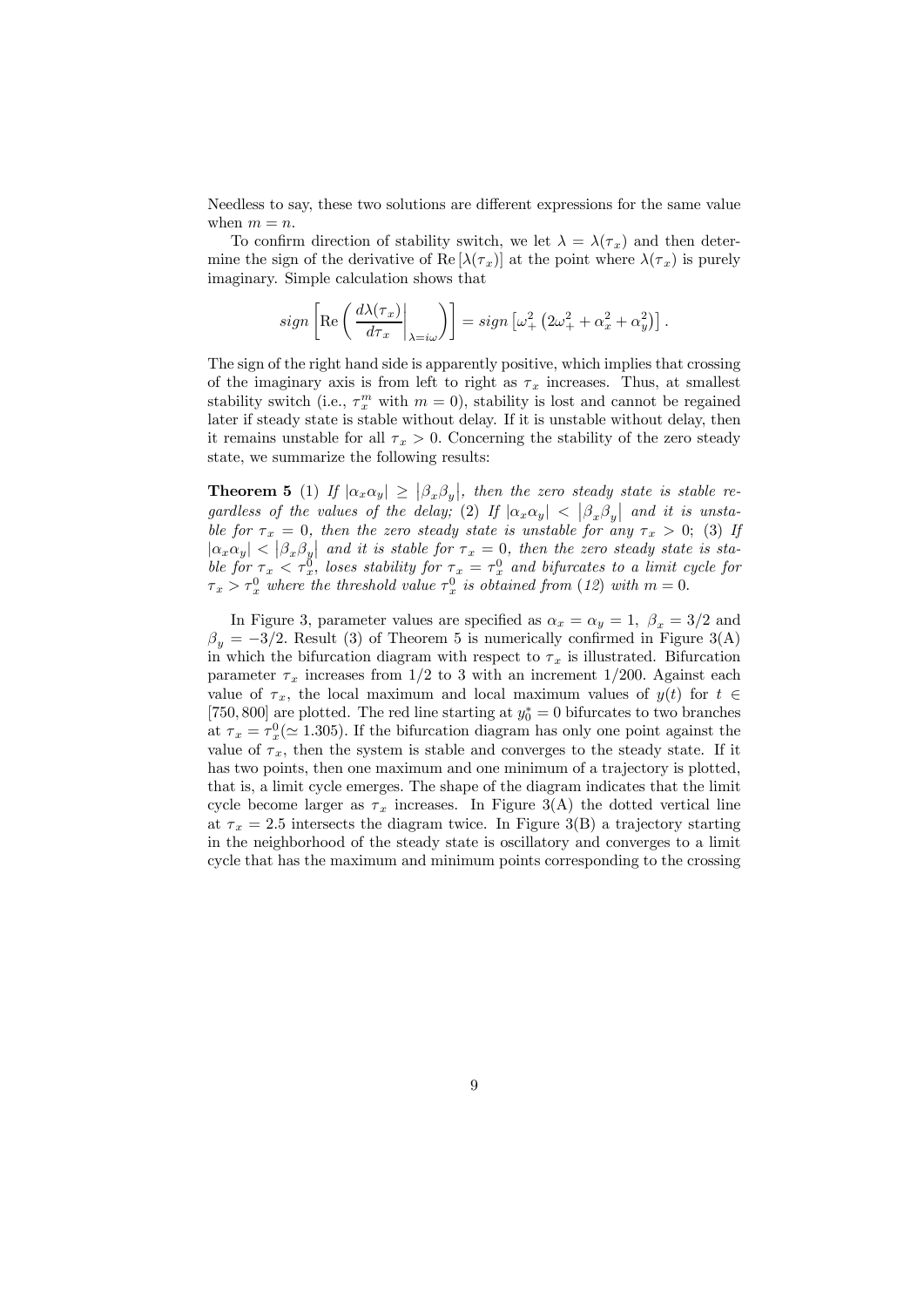points in Figure 3(A).



Figure 3. Stability switch and the birth of limit cycles

# 4 Delay in the Losing-Memory Process

There are millions of people who can't stop loving their partners and live their life in dream of yesterday since they have been left alone. The love motions of those people may be described by a simple one delay differential equation,

$$
\dot{x}(t) = -\alpha_x x(t - \tau_x), \ \alpha_x > 0. \tag{14}
$$

Taking an exponential solution  $x(t) = e^{\lambda t}$  and substituting it into the above equation yield a characteristic equation

 $\lambda = -\alpha_x e^{-\lambda \tau}.$ 

Substituting an pure imaginary solution  $\lambda = i\omega$  and then separating the resultant equation into the real and imaginary parts, we have

$$
\alpha_x \cos \omega \tau = 0
$$
 and  $\sin \omega \tau = \frac{\omega}{\alpha_x}$ .

Solving these equations simultaneously determines the threshold value of the delay as

$$
\tau_x^0 = \frac{\pi}{2\alpha_x}.
$$

If equation (14) is thought to be a linear approximation of the nonlinear equation preventing the possibilities of unbounded passion

$$
\dot{x}(t) = -\alpha_x \tanh[x(t - \tau_x)] + A_x
$$

where a positive appeal (i.e.,  $A_x > 0$ ) leads to a positive steady state. Then the steady state is stable for  $\tau < \tau_x^0$  and bifurcates to a cyclic orbit for  $\tau > \tau_x^0$ .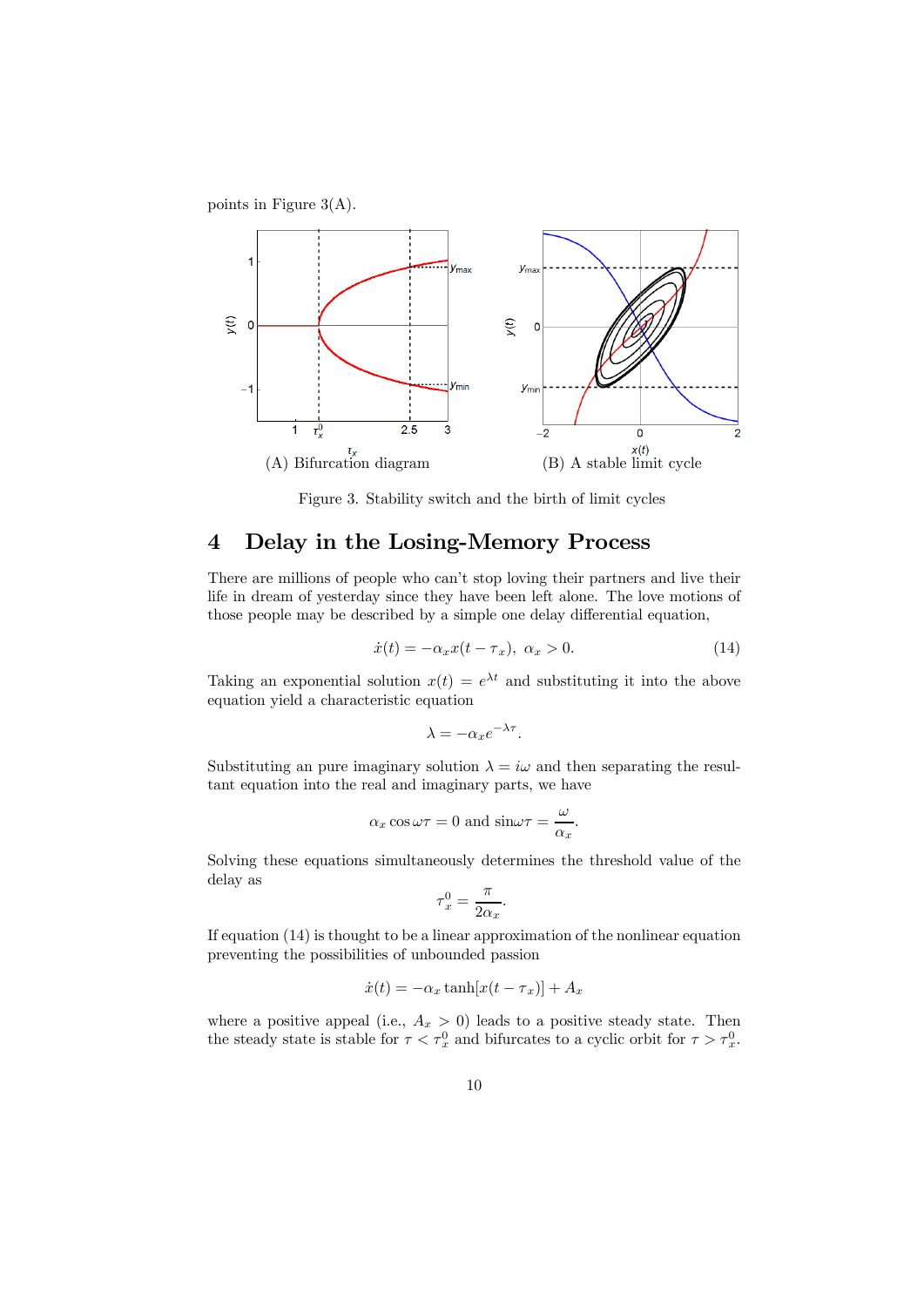The memory does not vanish but keeps to oscillate around the steady state that approximates those happy hours. In this section we consider love dynamics of a Romeo who can live in memory and a Juliet who responds instantaneously. We replace Assumption 1 with the following Assumption 1',

**Assumption 1':** 
$$
O_x(x(t-\tau_x)) = -\alpha_x x(t-\tau_x)
$$
,  $\alpha_x > 0$  and  $O_y(y(t)) = -\alpha_y y(t)$ ,  $\alpha_y > 0$ .

Dynamic system (6) is transformed to the following system with one delay in the losing-memory process,

$$
\begin{aligned} \dot{x}(t) &= -\alpha_x x(t - \tau_x) + \beta_x \tanh[y(t)],\\ \dot{y}(t) &= \beta_y \tanh[x(t)] - \alpha_y y(t). \end{aligned} \tag{15}
$$

The characteristic equation is obtained from the linearized version of system (15)

$$
\lambda^2 + \alpha_y \lambda - \beta_x \beta_y d_x^k d_y^k + \alpha_x (\lambda + \alpha_y) e^{-\lambda \tau_x} = 0.
$$
 (16)

Suppose again that the equation has a pure imaginary solution,  $\lambda = i\omega, \ \omega >$ 0. The characteristic equation can be broken down to the real and imaginary parts,

$$
\alpha_x \alpha_y \cos \omega \tau + \alpha_x \omega \sin \omega \tau = \omega^2 + \beta_x \beta_y d_x^k d_y^k \tag{17}
$$

and

$$
-\alpha_x \alpha_y \sin \omega \tau + \alpha_x \omega \cos \omega \tau = -\alpha_y \omega.
$$
 (18)

Squaring both sides of each equation and adding them together yield a fourthorder equation with respect to  $\omega$ ,

$$
\omega^4 + \left[ (\alpha_y^2 - \alpha_x^2) + 2\beta_x \beta_y d_x^k d_y^k \right] \omega^2 + \left[ (\beta_x \beta_y d_x^k d_y^k)^2 - (\alpha_x \alpha_y)^2 \right] = 0.
$$

Solving the equation with respect to  $\omega^2$  yields two solutions

$$
(\omega_{\pm})^2=\frac{-\left[(\alpha_y^2-\alpha_x^2)+2\beta_x\beta_yd_x^kd_y^k\right]\pm\sqrt{D}}{2}
$$

with

$$
D = \left[ (\alpha_y^2 - \alpha_x^2) + 2\beta_x \beta_y d_x^k d_y^k \right]^2 - 4 \left[ (\beta_x \beta_y d_x^k d_y^k)^2 - (\alpha_x \alpha_y)^2 \right].
$$

To simplify the analysis, we assume the following henceforth:

**Assumption 4.**  $\alpha_x = \alpha_y = \alpha$ 

Then the solutions are simplified as

$$
\omega_{+}^{2} = \alpha_{-}^{2} - \beta_{x}\beta_{y}d_{x}^{k}d_{y}^{k}
$$
\n(19)

and

$$
\omega_{-}^{2} = -\left(\alpha^{2} + \beta_{x}\beta_{y}d_{x}^{k}d_{y}^{k}\right). \tag{20}
$$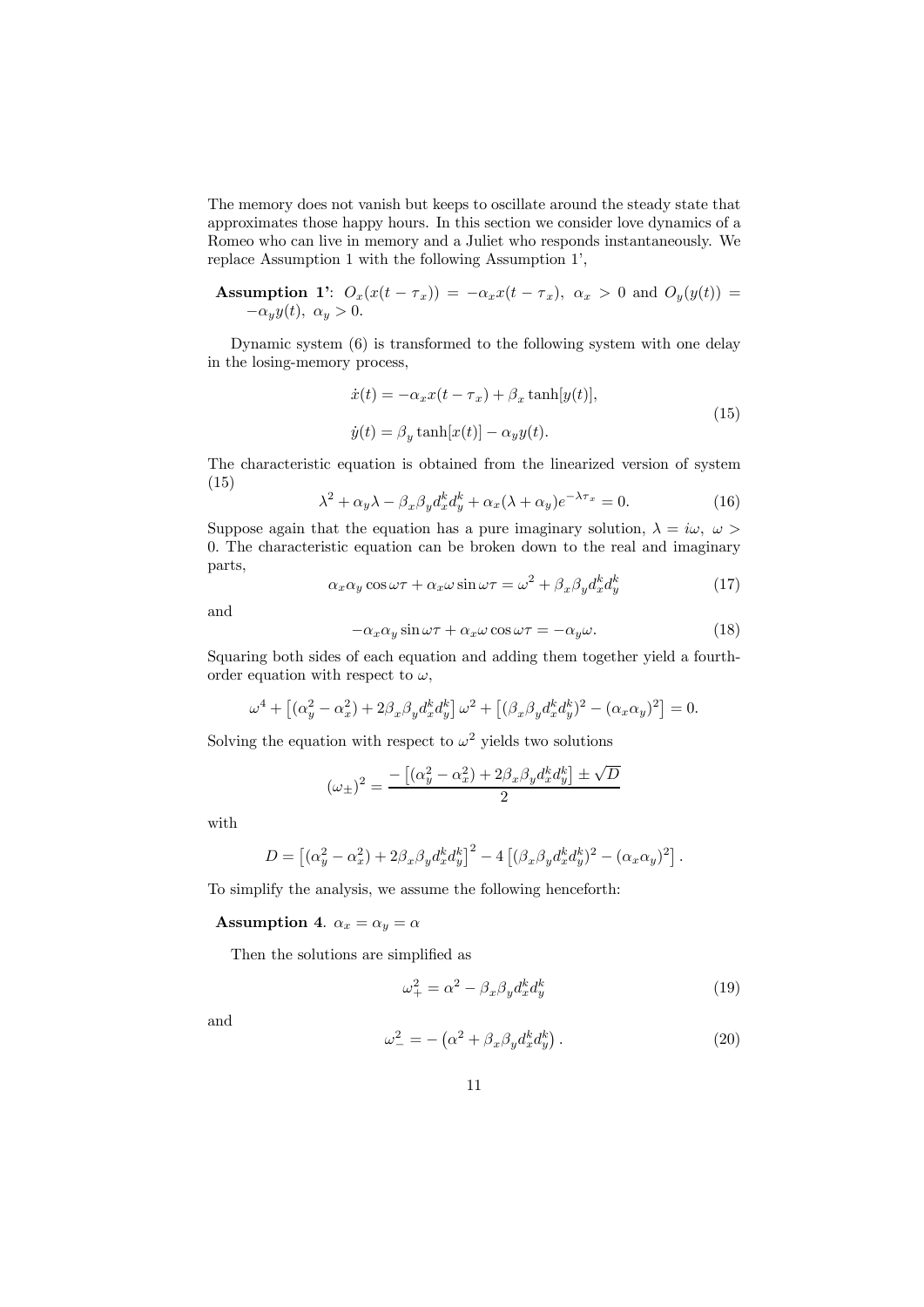Solving equations (17) and (18) simultaneously presents two solutions,

$$
\cos \omega \tau = \frac{\beta_x \beta_y d_x^k d_y^k}{\alpha^2 + \omega^2} \tag{21}
$$

and

$$
\sin \omega \tau = \frac{\omega \left(\omega^2 + \beta_x \beta_y d_x^k d_y^k + \alpha^2\right)}{\alpha(\alpha^2 + \omega^2)}
$$
\n(22)

Before proceeding, we show the following:

**Theorem 6** If  $\lambda = i\omega$  is a solution of equation (16), then it is simple.

Concerning the direction of motion of the state variable  $x(t)$  and  $y(t)$  as  $\tau$ is varied, we have the following result:

Theorem 7 The stability of the steady state is lost and gained according to whether the following sign is positive or negative,

$$
sign\left[ \text{Re} \left( \frac{d \lambda(\tau_x)}{d \tau_x} \bigg|_{\lambda = i \omega} \right) \right] = \left\{ \begin{array}{l} sign\left[ 2 \alpha^2 - \beta_x \beta_y d_x^k d_y^k \right] \; \text{if} \; \omega = \omega_+, \\[3mm] sign\left[ \beta_x \beta_y d_x^k d_y^k \right] \; \text{if} \; \omega = \omega_-. \end{array} \right.
$$

### 4.1 Stability of Nonzero Steady State

At any nonzero steady state it is already shown that  $\alpha^2 > \beta_x \beta_y d_x^k d_y^k$ . So  $\omega_+^2 > 0$ while  $\omega^2 < 0$  since  $\beta_x \beta_y > 0$ . Then both  $\cos \omega \tau$  and  $\sin \omega \tau$  are positive so two threshold values of  $\tau_x$  are obtained, one from equation (21)

$$
\tau_x^m = \frac{1}{\omega_1} \left[ \cos^{-1} \left( \frac{\beta_x \beta_y d_x^k d_y^k}{\alpha^2 + \omega_+^2} \right) + 2m\pi \right] \text{ for } m = 0, 1, 2, \dots
$$

and the other from (22)

$$
\tau_x^n = \frac{1}{\omega_1} \left[ \sin^{-1} \left( \frac{2\alpha \omega_1}{\alpha^2 + \omega_+^2} \right) + 2n\pi \right] \text{ for } n = 0, 1, 2, \dots
$$

where, as pointed out above,  $\tau_x^m = \tau_x^n$  for  $m = n$  since these describe the same relation between the delay and the parameters. Due to Theorem 7, we have

$$
\operatorname{Re}\left(\left.\frac{d\lambda(\tau_x)}{d\tau_x}\right|_{\lambda=i\omega_+}\right)>0.
$$

Then we have the following results concerning the stability switch on the nonzero steady state

**Theorem 8** The nonzero steady state of system (15) is stable for  $\tau_x < \tau_x^0$ , loses stability for  $\tau_x = \tau_x^0$  and bifurcates to a limit cycle for  $\tau_x > \tau_x^0$ .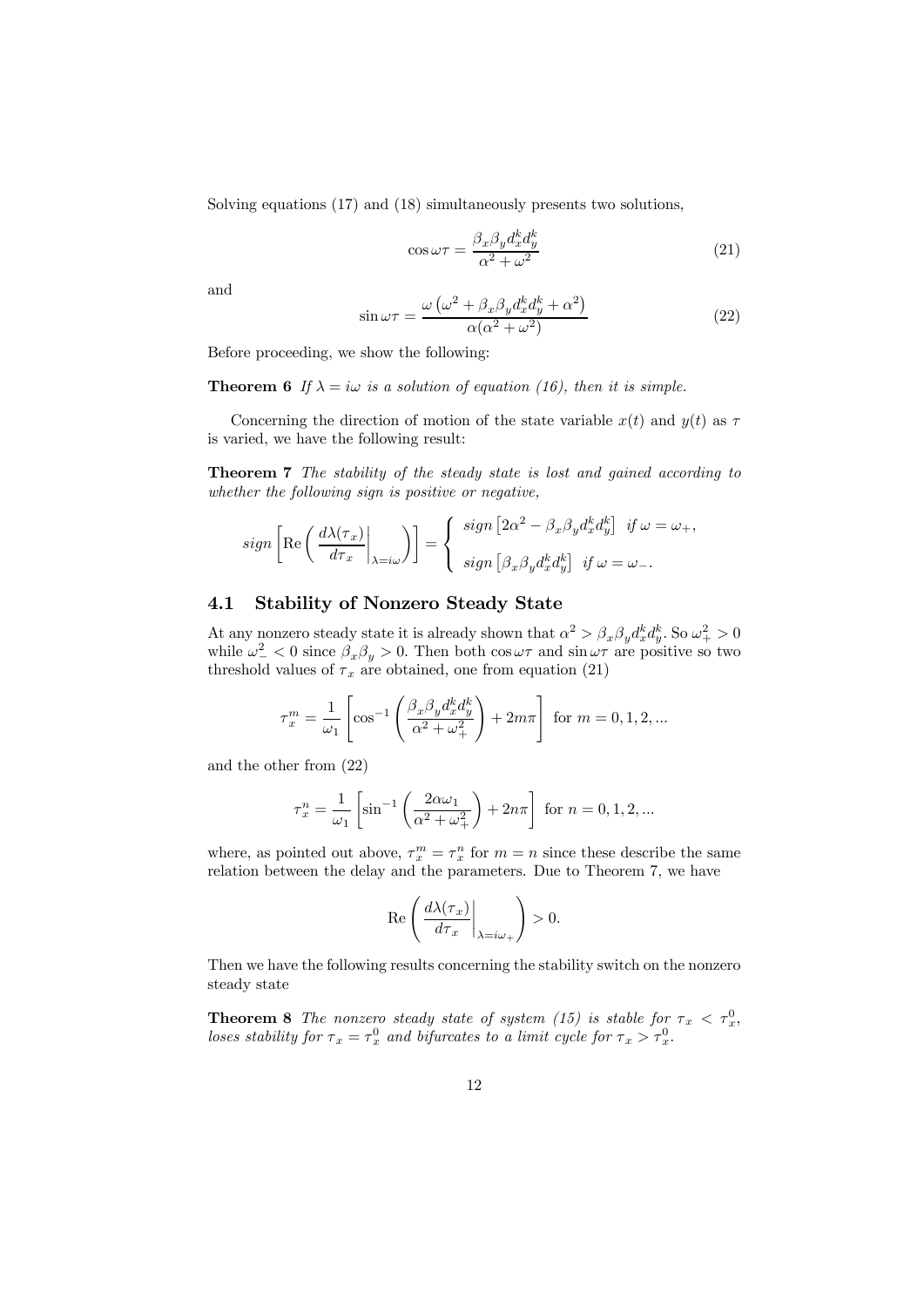Figures 4 (A) and (B) illustrate bifurcation diagrams with respect to  $\tau_x$ . The only difference between these diagrams is the selection of the initial functions for system (15) while any other values of the parameters are the same. Simulations for the red curve is performed in the following way. The value of  $\tau_x$  is increased from 1.5 to 1.825. For each value of  $\tau_x$ , the delay dynamics system (15) with initial functions  $x_0(t)=0.1 \cos(t)$  and  $y_0(t)=0.2 \cos(t)$  runs for  $0 \le t \le 5000$ and data obtained for  $t \leq 4950$  are discarded to get rid of transients. The local maximum and minimum from the remaining data of  $y(t)$  are plotted against selected values of  $\tau_x$ . The value of  $\tau_x$  is increased with 1/500 and then the same procedure is repeated until the value of  $\tau_x$  arrives at 1.825. The blue curve has initial functions  $x_0(t) = -0.1 \cos(t)$  and  $y_0(t) = -0.2 \cos(t)$ . Simulation has been done in the same way.



Figure 4. Bifurcation diagrams with different initial functions

Observing the bifurcation diagrams, we find that each diagram has four phases according to which different dynamics arises. To see what dynamics is born in each phase, we select three values of  $\tau_x$ ,

$$
\tau_x^A = 1.68, \ \tau_x^B = 1.75 \text{ and } \tau_x^C = 1.81.
$$

and then perform simulations to find dynamics in the  $(x, y)$  plane and in the  $(t, y(t))$  plane. In the first phase where  $\tau_x < \tau_x^0$  ( $\simeq$  1.617), any trajectory converges to either  $y_1^* > 0$  or  $y_2^* < 0$  depending on the selection of the initial functions as each steady state is asymptotically stable. In the second phase where the diagrams have two brances and the vertical dotted line at  $\tau_x = \tau_x^A$ intersects the blue diagram and the red diagram twice each. The steady state is destabilized as  $\tau_x^A > \tau_x^0$ . A trajectory starting in the neighborhood of the positive steady state converges to a small limit cycle surrounding the steady state. The same holds for a trajectory starting in the neighborhood of the negative steady state. The simulation results are plotted in Figures  $5(A)$  and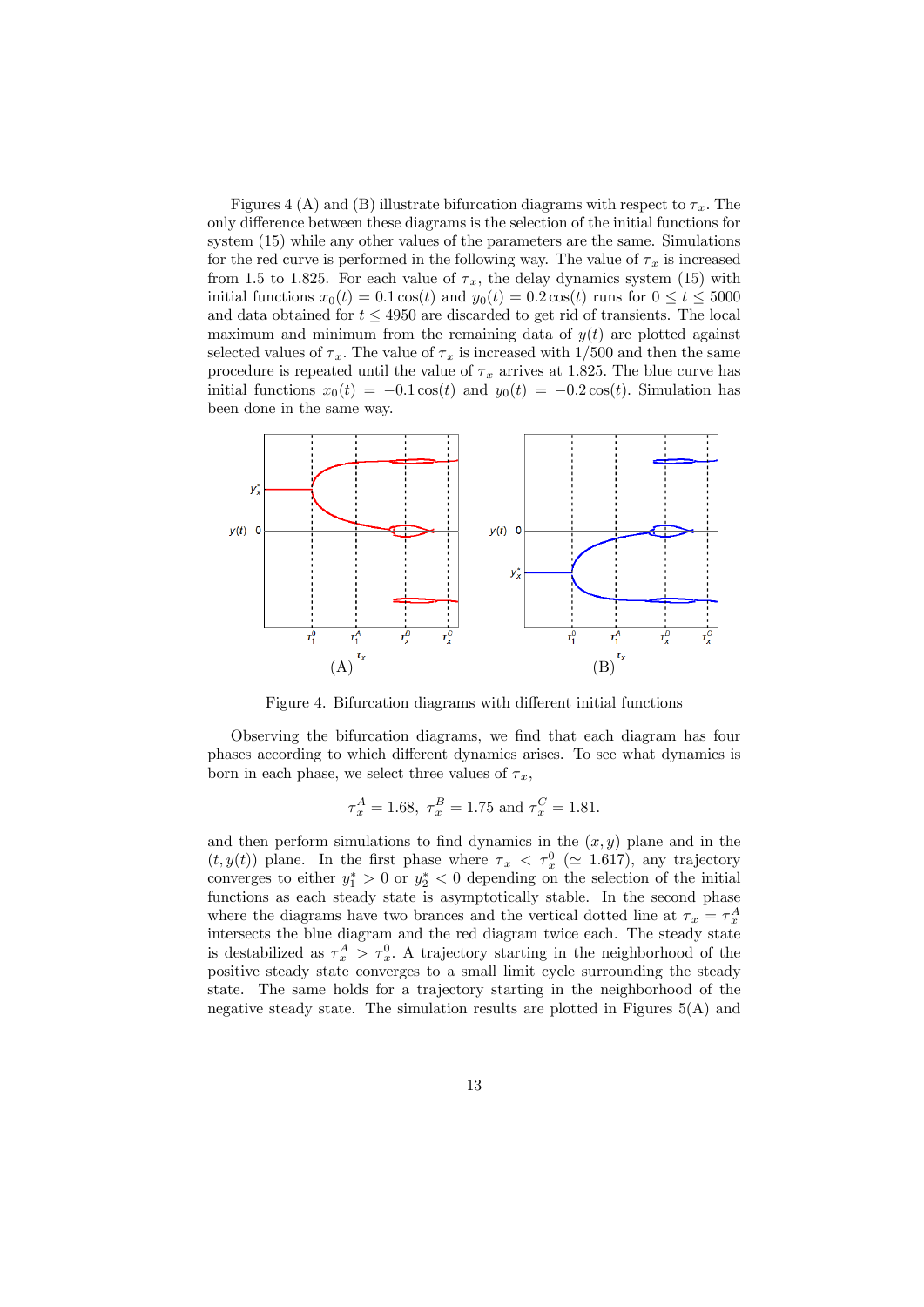



In the third phase, the diagram has six branches and the vertical dotted line at  $\tau_x = \tau_x^B$  intersects the diagram six times. This implies two issues. One is that the two independent cycles are connected to form a large one cycle. Two cycles are included in the big one and each cycle has two extreme values leading to six extreme values. The other is that any trajectory converges to the same cyclic attractor regardless of the selection of the initial functions. Figure  $6(B)$ indicates that a trajectory makes two small ups and downs around the positive steady state and moves down in the neighbourhood of the negative steady state within a large cycle. The real curve and dotted curve in Figure 6(B) behave exactly in the same way with some phase shift.



Figure 6. Dynamics with  $\tau_x = \tau_x^B$ 

In the fourth phase, the diagram has two brances and thus the number of intersection of the dotted vertical line at  $\tau_x = \tau_x^C$  with the bifurcation diagram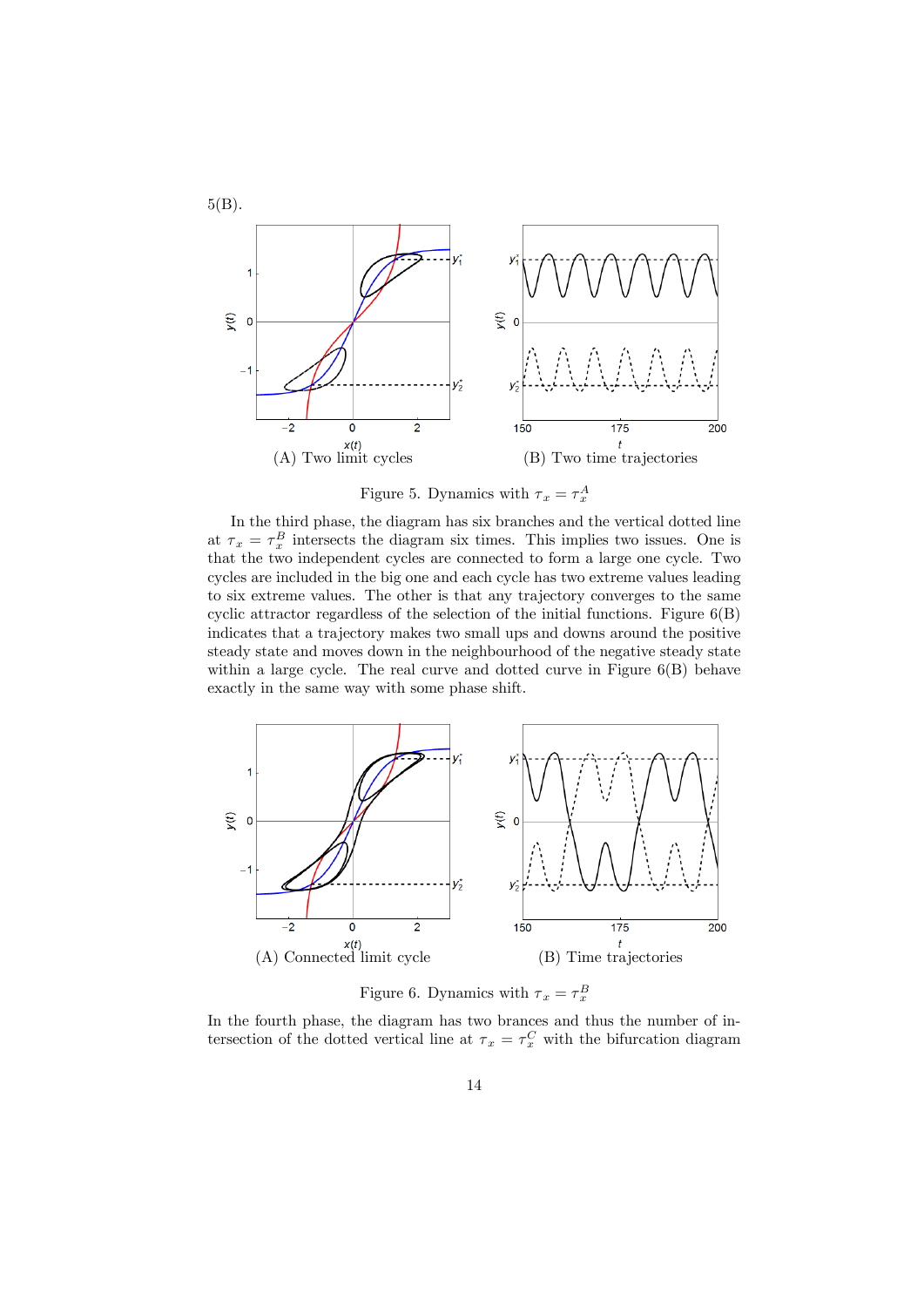decreases to two. As seen in Figure  $7(A)$ , the two small cycles are completely merged with the big cycle having one maximum and one minimum. The big limit cycle surrounds the two nonzero steady states,  $y_1^*$  and  $y_2^*$ .



Figure 7. Dynamics with  $\tau_x = \tau_x^C$ 

### 4.2 Stability of Zero Steady State

To examine the stability switch of the zero steady state, we consider the three cases depending on the relative magnitude between  $\alpha^2 = \alpha_x \alpha_y$  and  $\beta_x \beta_y$ .

(I)  $\beta_x \beta_y \ge \alpha^2$ 

Under this inequality condition, equations (19) and (20) indicate  $\omega_+^2 \leq 0$ and  $\omega^2$  < 0. The characteristic equation does not have a solution such as  $\lambda = i\omega, \ \omega > 0$  and thus the real parts of the eigenvalues do not change their signs if  $\tau_x$  increases. Hence no stability switch occurs and the stability of the zero steady state is the same as without delay. Due to (1) of Theorem 2, the zero steady state is unstable (i.e., a saddle point) for  $\tau_x = 0$ , it remains unstable for any  $\tau_x > 0$ .

(II)  $\alpha^2 > \beta_x \beta_y > -\alpha^2$ 

Due to (3) and (4) of Theorem 2, the zero steady state is stable for  $\tau_x =$ 0. Equations (19) and (20) with the inequality conditions leads to  $\omega_+^2 > 0$  and  $\omega^2 < 0$ , meaning that  $\lambda = i\omega_+, \omega_+ > 0$  can be a solution of the characteristic equation under Assumption 4. Due to Theorem 7, we have

$$
\text{Re}\left(\left.\frac{d\lambda(\tau_x)}{d\tau_x}\right|_{\lambda=i\omega_+}\right)>0
$$

This implies that the solution crosses the imaginary axis from left to right as  $\tau_x$  increases. We now determine the threshold value of  $\tau_x$  at which the real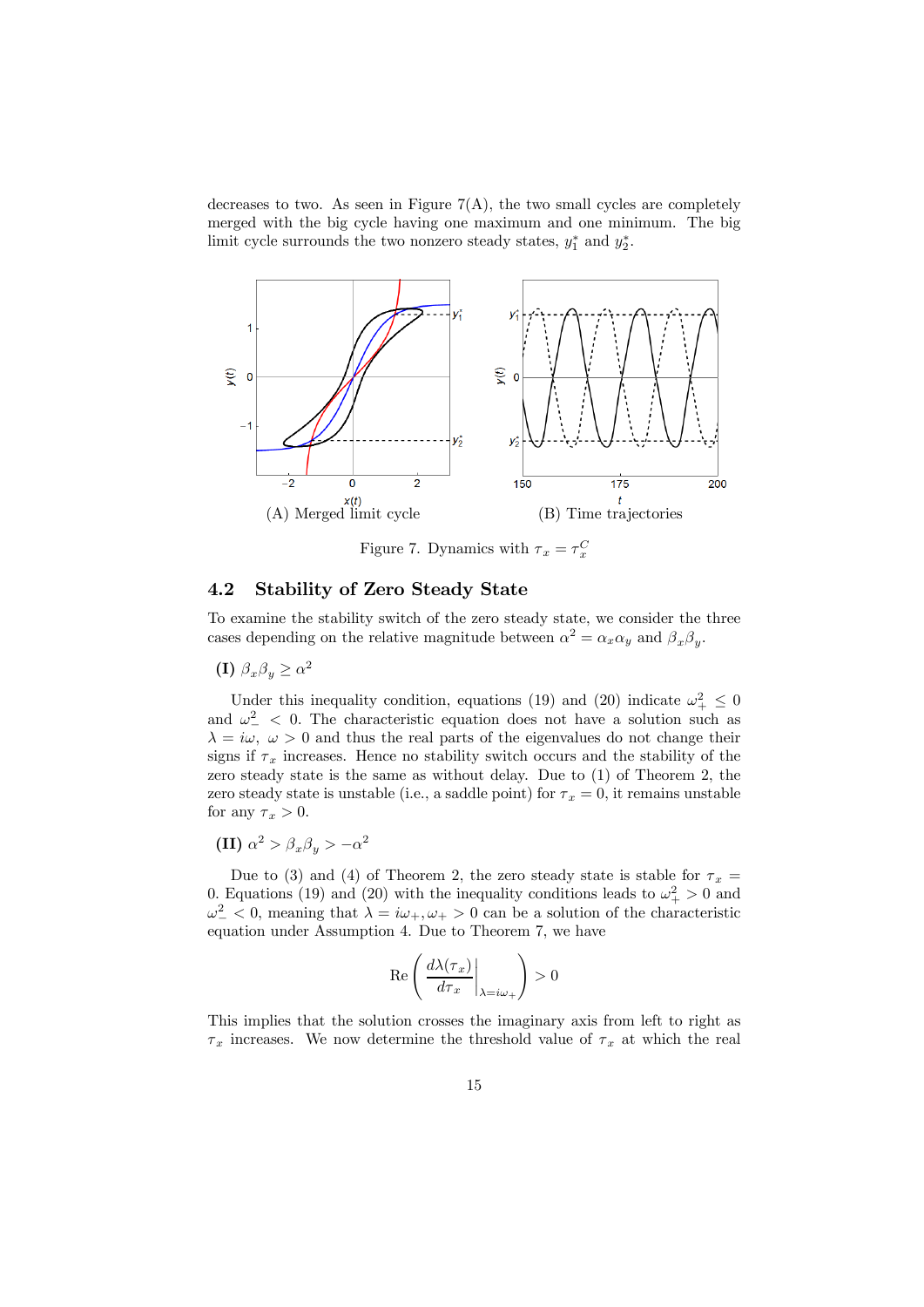parts of the solutions change their signs. Returning to two equations in (21), we check that the right hand side of both equations are positive. There is a unique  $\omega_{+}\tau_{x}, 0 < \omega_{+}\tau_{x} < \pi/2$  for which both equations hold,

$$
\tau_x^m = \frac{1}{\omega_+} \left[ \cos^{-1} \left( \frac{\beta_x \beta_y}{\alpha^2 + \omega_+^2} \right) + 2m\pi \right] \text{ for } m = 0, 1, 2, \dots
$$

and

$$
\tau_x^n = \frac{1}{\omega_+} \left[ \sin^{-1} \left( \frac{\omega_+ (\omega_+^2 + \beta_x \beta_y + \alpha^2)}{\alpha(\alpha^2 + \omega_+^2)} \right) + 2n\pi \right] \text{ for } n = 0, 1, 2, \dots
$$

It is apparent that  $\tau_x^m = \tau_x^n$  for  $m = n$ . It can be noticed that the zero steady state is asymptotically stable for  $\tau_x < \tau_x^0$  and unstable for  $\tau_x > \tau_x^0$ . Thus  $\tau_x^0$  is the threshold value at which the stability switch occurs.

Numerical examples are given to confirm the analytical results. In Figure  $8(A) \alpha_x = \alpha_y = 1$  and  $\beta_x = \beta_y = 1/2$  are assumed and both Romeo and Juliet are secure. Stability is lost at  $\tau_x = \tau_x^0 \approx 1.648$  and a limit cycle emerges for  $\tau_x > \tau_x^0$ . In Figure 8(B), Romeo is still secure but Juliet is non-secure as  $\beta_x = 1/2$  and  $\beta_y = -1/2$ . Stability is lost at  $\tau_x = \tau_x^0 \approx 1.505$  and a limit cycle emerges for  $\tau_x > \tau_x^0$ . It is to be noticed that the romantic syle in these examples are different, however, evolution of the emotion exhibit essentially the same..



Figure 8. Bifurcation diagrams with respect to  $\tau_x$ 

(III) 
$$
-\beta_x \beta_y > \alpha^2 > \beta_x \beta_y
$$

Multiple stability switches occur in this case. equations (19) and (20) indicate  $\omega_+^2 \geq 0$  and  $\omega_-^2 > 0$ . It is to be noticed that (21) with (19) can be written as

$$
\cos\omega_{+}\tau = \frac{\beta_{x}\beta_{y}}{\alpha^{2} + \omega_{+}^{2}} \text{ and } \sin\omega_{+}\tau = \frac{2\alpha\omega_{+}}{\alpha^{2} + \omega_{+}^{2}}
$$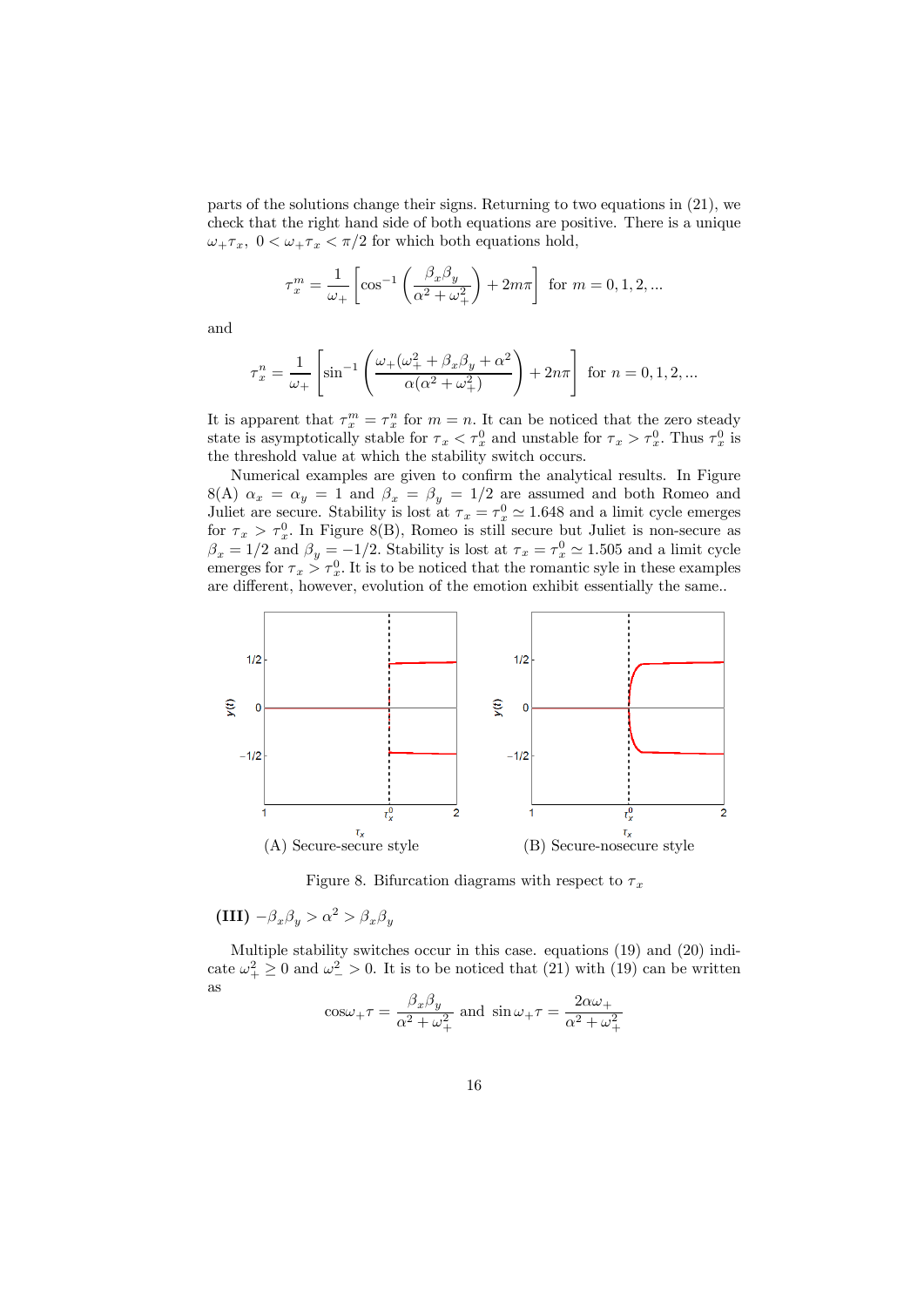and  $(21)$  with  $(20)$  as

$$
\cos \omega_- \tau = -1 \text{ and } \sin \omega_- \tau = 0.
$$

So we have two different threshold values,

$$
\tau_x^m = \frac{1}{\omega_+} \left[ \cos^{-1} \left( \frac{\beta_x \beta_y}{\alpha^2 + \omega_+^2} \right) + 2m\pi \right] \text{ for } m = 0, 1, 2, \dots
$$

and

$$
\tau_x^n = \frac{1}{\omega_-} (\pi + 2n\pi)
$$
 for  $n = 0, 1, 2, ...$ 

Taking  $\alpha_x = \alpha_y = 1$  and  $\beta_y = -2$ , we illustrate three  $\tau_x^m$  curves for  $m = 0, 1, 2$  in black and two  $\tau_x^n$  curves for  $n = 0, 1$  in red against values of  $\beta_x \in [0, 3]$ . All curves are downward-sloping and increasing the value of  $m$  (resp.  $n$ ) shifts the black (resp. red) curve upward. The red curve is asymptotic to the dotted vertical line at  $\beta_x = 1/2$  in Figure 9(A) since  $\omega_-$  goes to infinity as  $\beta_x$  approaches 1/2 from above. The steady state is asymptotically stable for  $(\beta_x, \tau_x)$  in the yellow regions and unstable otherwise. If we fix the value of  $\beta_x$  at 3/2 and increases the value of  $\tau_x$ , then the dotted vertical line at  $\beta_x = 3/2$  intersects the downward-sloping curves five times at

$$
\tau_x^a \simeq 1.107, \ \tau_x^b \simeq 2.221, \ \tau_x^c \simeq 4.249, \ \tau_x^d \simeq 6.664 \ \text{and} \ \tau_x^e \simeq 7.390.
$$

The corresponding bifurcation diagram with respect to  $\tau_x$  is illustrated in Figure 9(B). These figures illustrate multiple stability switching phenomenon from different points of view. Figure 9(B) indicates three Hopf bifurcation values in  $\tau_x$ ,  $\tau_x^a$   $\lt$   $\tau_x^c$   $\lt$   $\tau_x^d$ . The steady state is stable for  $\tau_x = 0$  and remains stable for  $\tau_x < \tau_x^a$ . It loses stability at  $\tau_x = \tau_x^a$  and bifurcates to a limit cycle for for  $\tau_x > \tau_x^a$ . As the value of  $\tau_x$  increases further, the steady state repeatedly passes through stability loss and gain and then eventually stays to be unstable. So as far as Figure 9 concerns, the stability loss occurs three time and the stability gain twice for  $\tau_x < 9$ . Theorem 6 shows that the pure imaginary solutions are simple. Therefore at the crossing points with the stability switching curve only a pair of eigenvalues change the sign of their real part. Without delay the system is stable, all eigenvalues have negative real parts. So at the first crossing when stability is lost one pair of eigenvalues will have positive real part. If at the next crossing point stability might be regained, then the same pair of eigenvalues should change back the sign of their real part to negative, since there is no other pair with positive real parts. So all eigenvalues will have negative real parts again. In case if more than one pairs have positive real parts and the next crossing is when stability might regain, then only one pair changes back the sign of their real part to negative, the others will be still positive, so no stability regain occurs.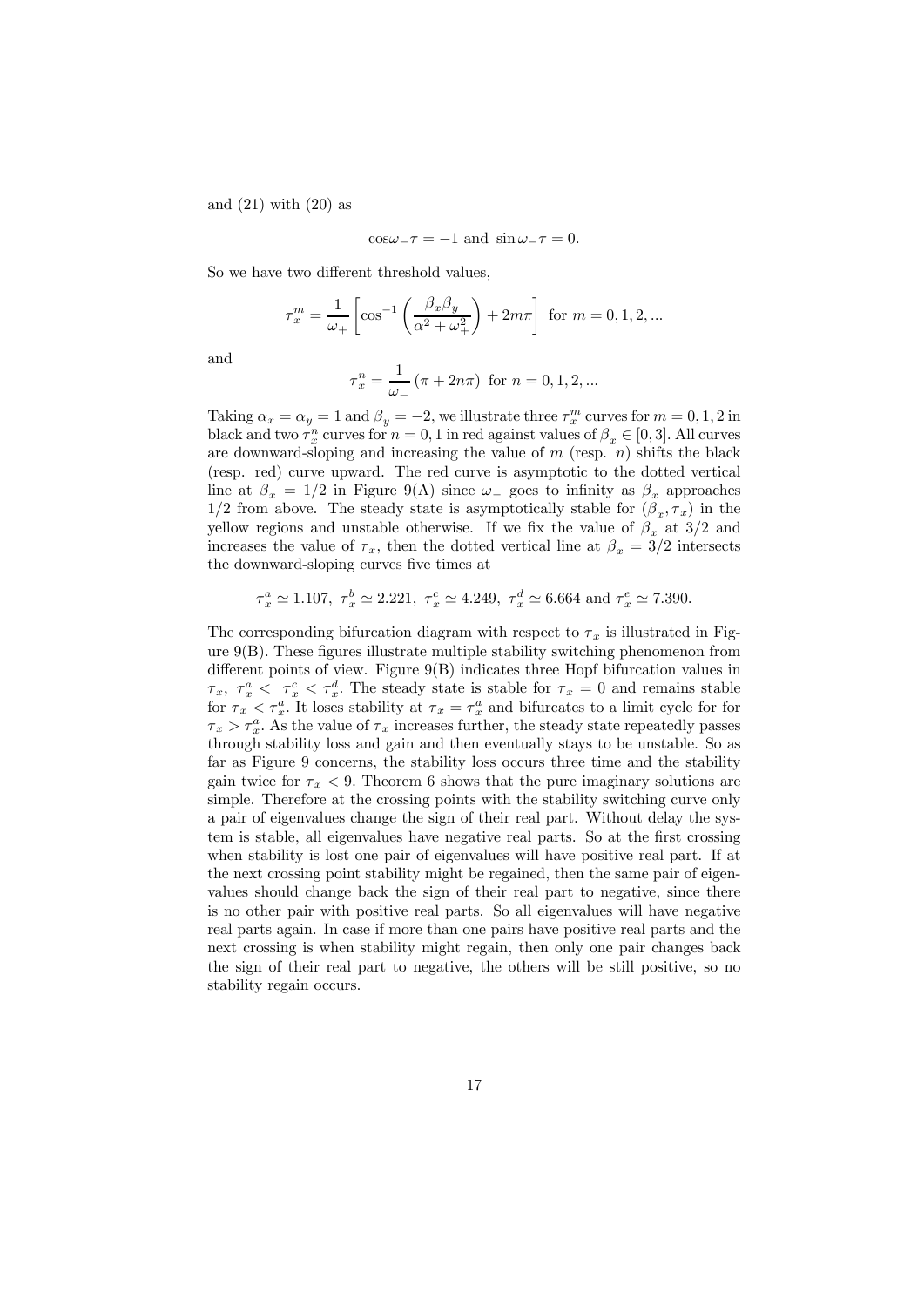

Figure 9. Delay effect of  $\tau_x$ 

## 5 Concluding Remarks

In this paper the dynamic love affair model of Strogartz (1988) was reconsidered. First its nonlinear extension was introduced, the number of steady states was determined and the asymptotic behavior of its steady state was examined under different conditions. Conditions were derived for the existence of a unique and also for multiple steady states. First no time delay was assumed in the interaction of the lovers. In this no-delay case the nonzero steady states were always stable and conditions were derived for the stability of the zero steady state. Next a delay was assumed in the Gaining-affection process. The delay did not alter the stability of the nonzero steady states, the stability of the zero steady state was more complex. Depending on model parameter values it was either stable for all values of the delay, or always unstable, or stable for small values of the delay with stability loss at a certain threshold value of the delay. At this point the steady state bifurcated to a limit cycle. Then a delay was introduced into the Losing-memory process. The nonzero steady state was stable for small values of the delay, then stability was lost and the steady state bifurcated to a limit cycle. So this kind of delay had a destabilizing effect on the nonzero steady states. In examining the stability of the zero steady state we considered three cases depending on the relative magnitude of model parameters. In the first case the zero steady state was always unstable. In the second case stability was lost at a threshold value of the delay, and in the third case multiple stability switches could occur with repeated stability losses and regains. The stability of the steady states was analytically studied and the results were illustrated and verified by using computer simulation. In this paper we considered the cases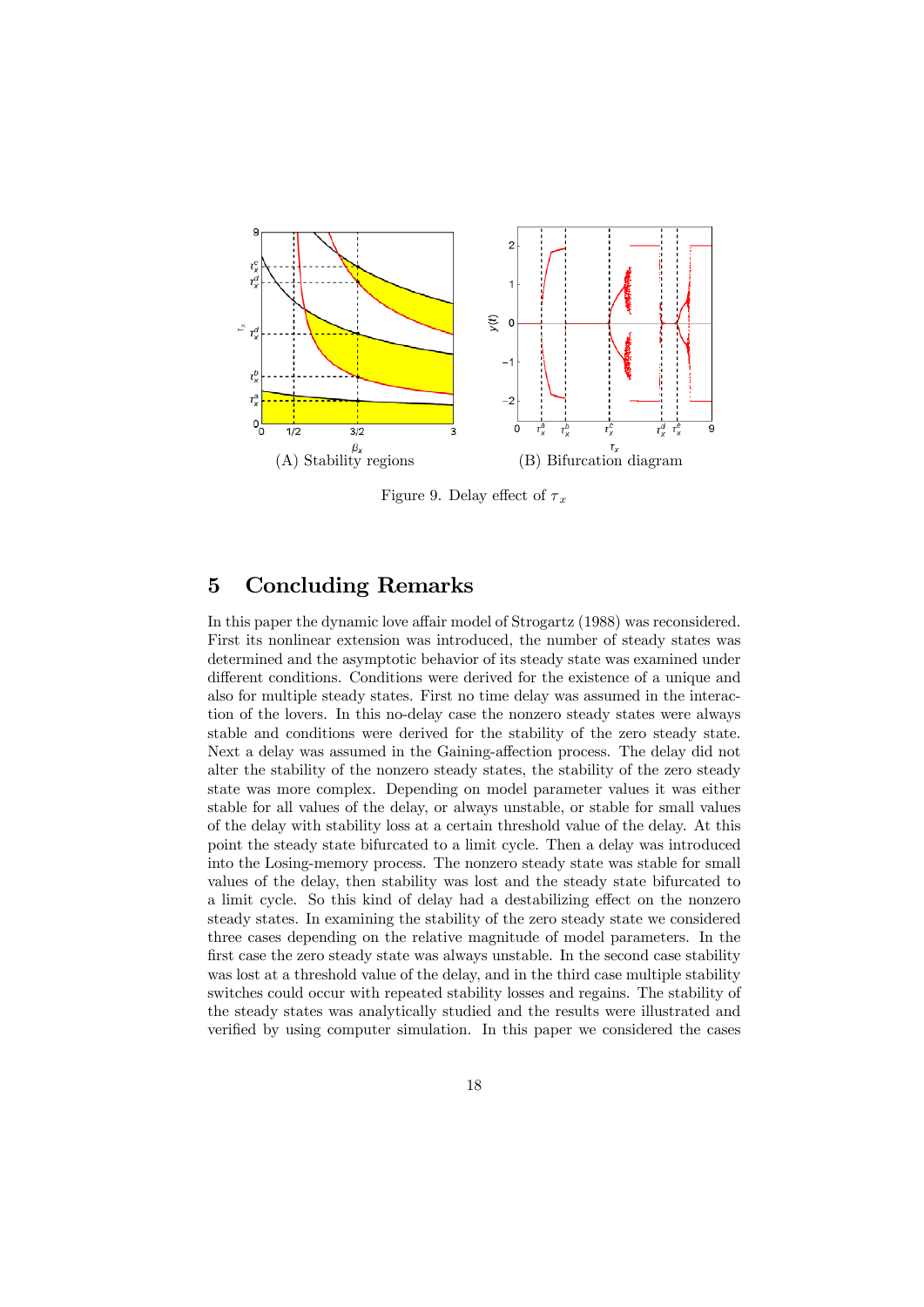of no or a single delay. It is a very interesting problem to see how the results of this paper change in the presence of multiple delays. This issue will be the subject of our next research project.

### Appendix

### Proof of Theorem 1

**Proof.** The zero steady state,  $x_0^* = 0$  and  $y_0^* = 0$ , is clearly a solution of (3) and (4). Thus the two isoclines intersect at least once at the origin. We investigate whether such an intersection happens only once or not. To this end, we differentiate  $u(x)$  and  $v(x)$ ,

$$
u'(x) = \frac{\frac{\alpha_x}{\beta_x}}{1 - \left(\frac{\alpha_x}{\beta_x}x\right)^2}, \ u''(x) = \frac{2x\left(\frac{\alpha_x}{\beta_x}\right)^3}{\left[1 - \left(\frac{\alpha_x}{\beta_x}x\right)^2\right]^2}
$$

and

$$
v'(x) = \frac{\beta_y}{\alpha_y} \left( \frac{2}{e^x + e^{-x}} \right)^2, \ v''(x) = -\frac{8\beta_y}{\alpha_y} \frac{e^x - e^{-x}}{(e^x + e^{-x})^3}.
$$

Although  $\alpha_x > 0$  and  $\alpha_y > 0$  by assumption, the signs of  $\beta_x$  and  $\beta_y$  are undetermined. We consider three cases, depending on the signs of  $\beta_x$  and  $\beta_y$ .

(i) Assume first that  $\beta_x$  and  $\beta_y$  have different signs. Then  $u'(x)$  and  $v'(x)$ also have different signs, so one is strictly increasing and the other is strictly decreasing. So  $x_0^* = 0$  and  $y_0^* = 0$  are the only steady state if  $\alpha_x \alpha_y > 0 > \beta_x \beta_y$ .

(ii) Assume next that  $\beta_x$  and  $\beta_y$  are both positive. Then

$$
u(0) = 0, \ u\left(\frac{\beta_x}{\alpha_x}\right) = \infty, \ u\left(-\frac{\beta_x}{\alpha_x}\right) = -\infty, \ u'(x) > 0, \ u''(x) \begin{cases} > 0 \text{ if } x > 0, \\ < 0 \text{ if } x < 0 \end{cases}
$$

and

$$
v(0) = 0, \ v(\infty) = \frac{\beta_y}{\alpha_y}, \ v(-\infty) = -\frac{\beta_y}{\alpha_y}, \ v'(x) > 0, \ v''(x) \begin{cases} < 0 \text{ if } x > 0, \\ > 0 \text{ if } x < 0. \end{cases}
$$

Furthermore

$$
u'(0) = \frac{\alpha_x}{\beta_x} \text{ and } v'(0) = \frac{\beta_y}{\alpha_y}.
$$

Only zero solution is possible if  $u'(0) \ge v'(0)$ , that is, if

$$
\frac{\alpha_x}{\beta_x} \ge \frac{\beta_y}{\alpha_y} \text{ or } \alpha_x \alpha_y \ge \beta_x \beta_y.
$$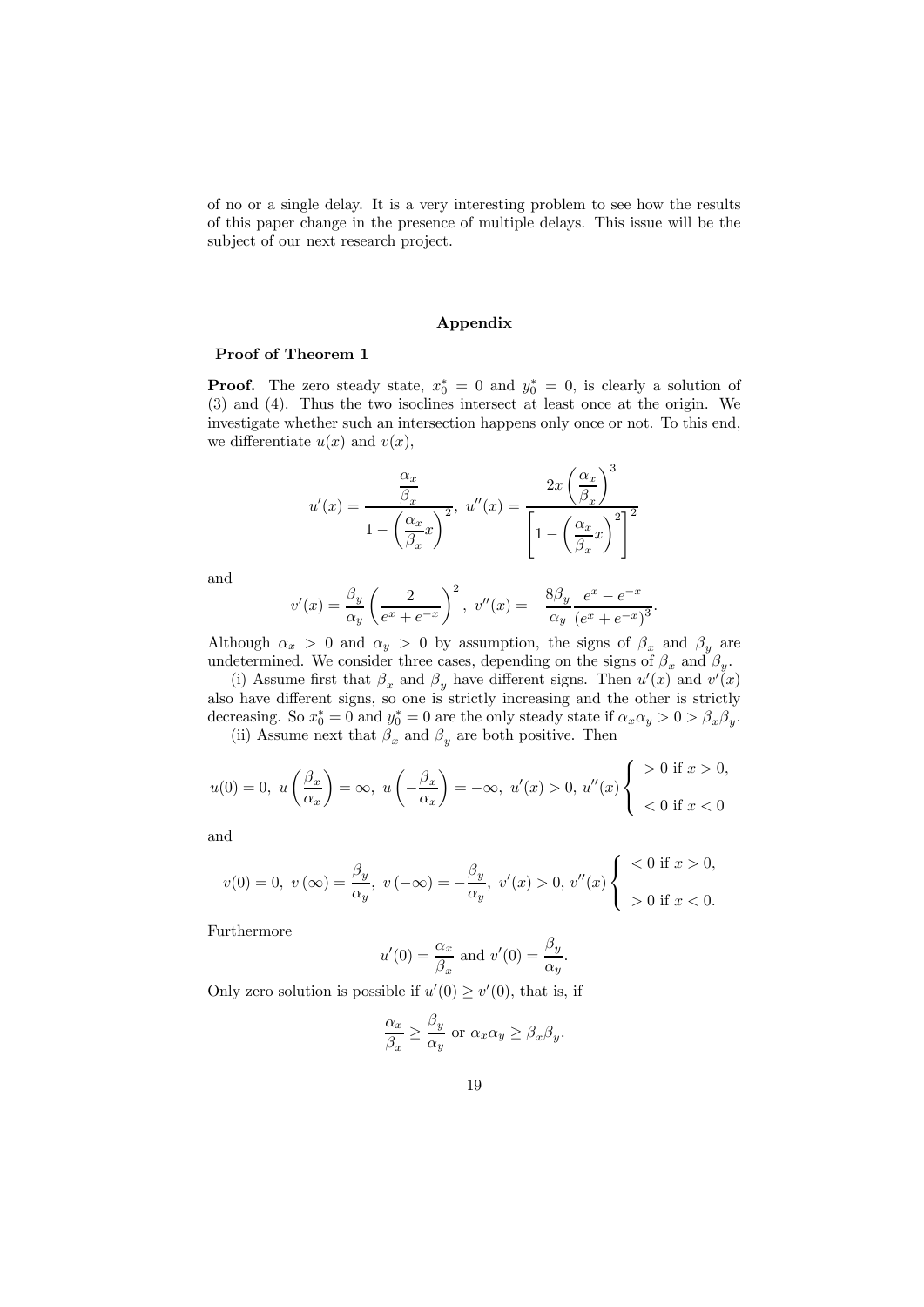If  $\alpha_x \alpha_y \leq \beta_x \beta_y$ , then there are two nonzero solutions in addition to the zero steady state: one in the positive region  $(x_1^*, y_1^*) > 0$  due to the convexity of  $u(x)$ and the concavity of  $v(x)$  for positive x and the other in the negative region  $(x_2^*, y_2^*)$  < 0 due to the concavity of  $u(x)$  and the convexity of  $v(x)$  for negative x.

(iii) Assume finally that  $\beta_x < 0$  and  $\beta_y < 0$ . Equation (3) remains same if  $\beta_x$ and  $\beta_y$  are replaced by  $-\beta_x$  and  $-\beta_y$ , so previous case may apply for existence of nonzero solutions.

### Proof of Theorem 2

**Proof.** We omit to prove the first four cases,  $(1)$ ,  $(2)$ ,  $(3)$  and  $(4)$ . For the last case in which  $\beta_x \beta_y > \alpha_x \alpha_y$ , we consider two sub-cases depending of the signs of  $\beta_x$  and  $\beta_y$ .

(i) We first assume  $\beta_x > 0$  and  $\beta_y > 0$ . At a non-zero solution  $v'(x_k^*)$  $u'(x_k^*),$  that is,  $\alpha$ 

$$
\frac{\beta_y}{\alpha_y} d_x < \frac{\frac{\alpha_x}{\beta_x}}{1 - \left(\frac{\alpha_x}{\beta_x} x\right)^2}.\tag{A-1}
$$

Since from the first equation in (2),

$$
\frac{\alpha_x}{\beta_x}x = \tanh(y),
$$

the right hand side of (A-1) is

$$
\frac{\frac{\alpha_x}{\beta_x}}{1 - \left(\frac{e^y - e^{-y}}{e^y + e^{-y}}\right)^2} = \frac{\frac{\alpha_x}{\beta_x}}{\left(\frac{2}{e^y + e^{-y}}\right)^2} = \frac{\frac{\alpha_x}{\beta_x}}{d_y}.
$$

So we have

$$
\frac{\beta_y}{\alpha_y} d_x < \frac{\frac{\alpha_x}{\beta_x}}{d_y} \tag{A-2}
$$

or

$$
\alpha_x \alpha_y > \beta_x \beta_y d_x d_y. \tag{A-3}
$$

(ii) If  $\beta_x < 0$  and  $\beta_y < 0$ , then  $v'(x_k^*) > u'(x_k^*)$  for  $k = 1, 2$  at any nonzero solution, so inequality  $(A-1)$  has opposite direction, as well as inequality  $(A-2)$ has opposite direction and by multiplying it by  $\alpha_y \beta_x d_y < 0$ , equation (A-3) remains valid.

Proof of Theorem 3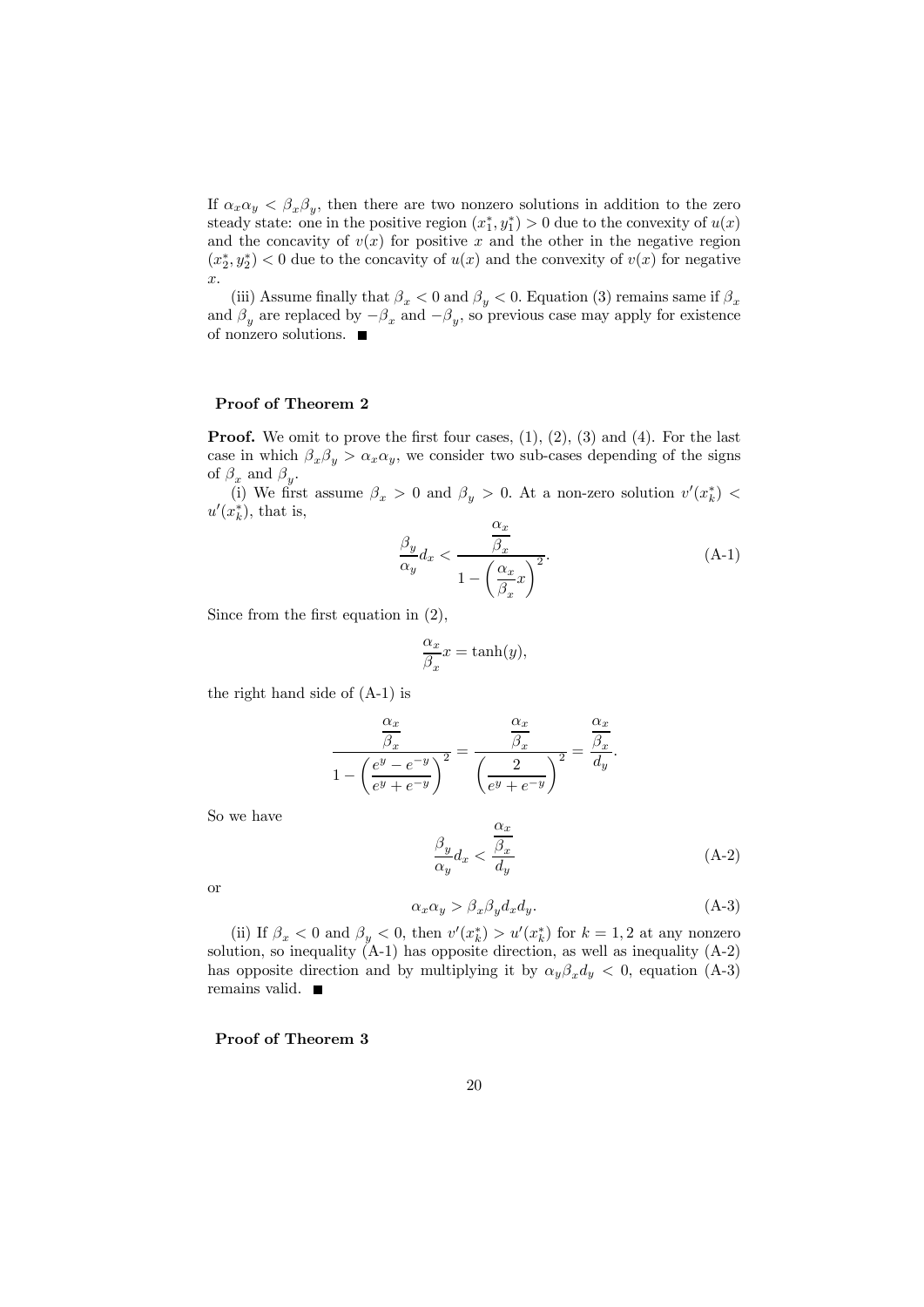Proof. If any eigenvalue is multiple, then it also solves the following equation obtained by differentiating the left hand side of equation (7),

$$
2\lambda + (\alpha_x + \alpha_y) + \beta_x \beta_y d_x^k d_y^k e^{-\lambda \tau_x} \tau_x = 0.
$$
 (A-4)

From equation (7),

$$
\beta_x \beta_y d_x^k d_y^k e^{-\lambda \tau_x} = \lambda^2 + (\alpha_x + \alpha_y) \lambda + \alpha_x \alpha_y
$$

that is substituted into equation (A-4),

$$
2\lambda + (\alpha_x + \alpha_y) + \lambda^2 \tau_x + (\alpha_x + \alpha_y) \lambda \tau_x + \alpha_x \alpha_y \tau_x = 0
$$

or

$$
\lambda^{2} \tau_{x} + (2 + \alpha_{x} \tau_{x} + \alpha_{y} \tau_{x}) \lambda + (\alpha_{x} + \alpha_{y} + \alpha_{x} \alpha_{y} \tau_{x}) = 0.
$$

This equation cannot have pure complex root since multiplier of  $\lambda$  is positive. п

#### Proof of Theorem 6

**Proof.** The characteristic equation for  $\alpha_x = \alpha_y = \alpha$  is simplified as

$$
\lambda^2 + \alpha \lambda - \beta_x \beta_y d_x^k d_y^k + \alpha (\lambda + \alpha) e^{-\lambda \tau_x} = 0.
$$

If  $\lambda$  is a multiple root, then it also satisfies equation,

$$
2\lambda + \alpha + \alpha e^{-\lambda \tau_x} - \tau_x \alpha (\lambda + \alpha) e^{-\lambda \tau_x} = 0.
$$

From the first equation

$$
e^{-\lambda \tau_x} = -\lambda + \frac{\beta_x \beta_y d_x^k d_y^k}{\lambda + \alpha}
$$

and by substituting it into the second equation, we have

$$
2\lambda + \alpha + \left(-\lambda + \frac{\beta_x \beta_y d_x^k d_y^k}{\lambda + \alpha}\right) - \tau_x \left(-\lambda(\lambda + \alpha) + \beta_x \beta_y d_x^k d_y^k\right) = 0
$$

which can be written as

 $\lambda^3 \tau_x + \lambda^2 (1 + 2\alpha \tau_x) + \lambda (2\alpha + \alpha^2 \tau_x - \beta_x \beta_y d_x^k d_y^k \tau_x) + (\alpha^2 + \beta_x \beta_y d_x^k d_y^k (1 - \alpha \tau_x)) = 0.$ If  $\lambda = i\omega$ , then

$$
\omega^2=\frac{2\alpha+\alpha^2\tau_x-\beta_x\beta_yd_x^kd_y^k\tau_x}{\tau_x}=\frac{\alpha^2+\beta_x\beta_yd_x^kd_y^k(1-\alpha\tau_x)}{1+2\alpha\tau_x}
$$

This equation can be simplified as follows:

$$
2\alpha + 2\tau_x (2\alpha^2 - \beta_x \beta_y d_x^k d_y^k) + \alpha \tau_x^2 (2\alpha^2 - \beta_x \beta_y d_x^k d_y^k) = 0.
$$

If  $\beta_x \beta_y \leq 0$ , then the left hand side is positive, so no solution exists. If  $\beta_x \beta_y > 0$ , then  $\omega_+^2 > 0$  if and only if  $\alpha^2 > \beta_x \beta_y d_x^k d_y^k$ . In this case the left hand side is positive again showing that no solution exists.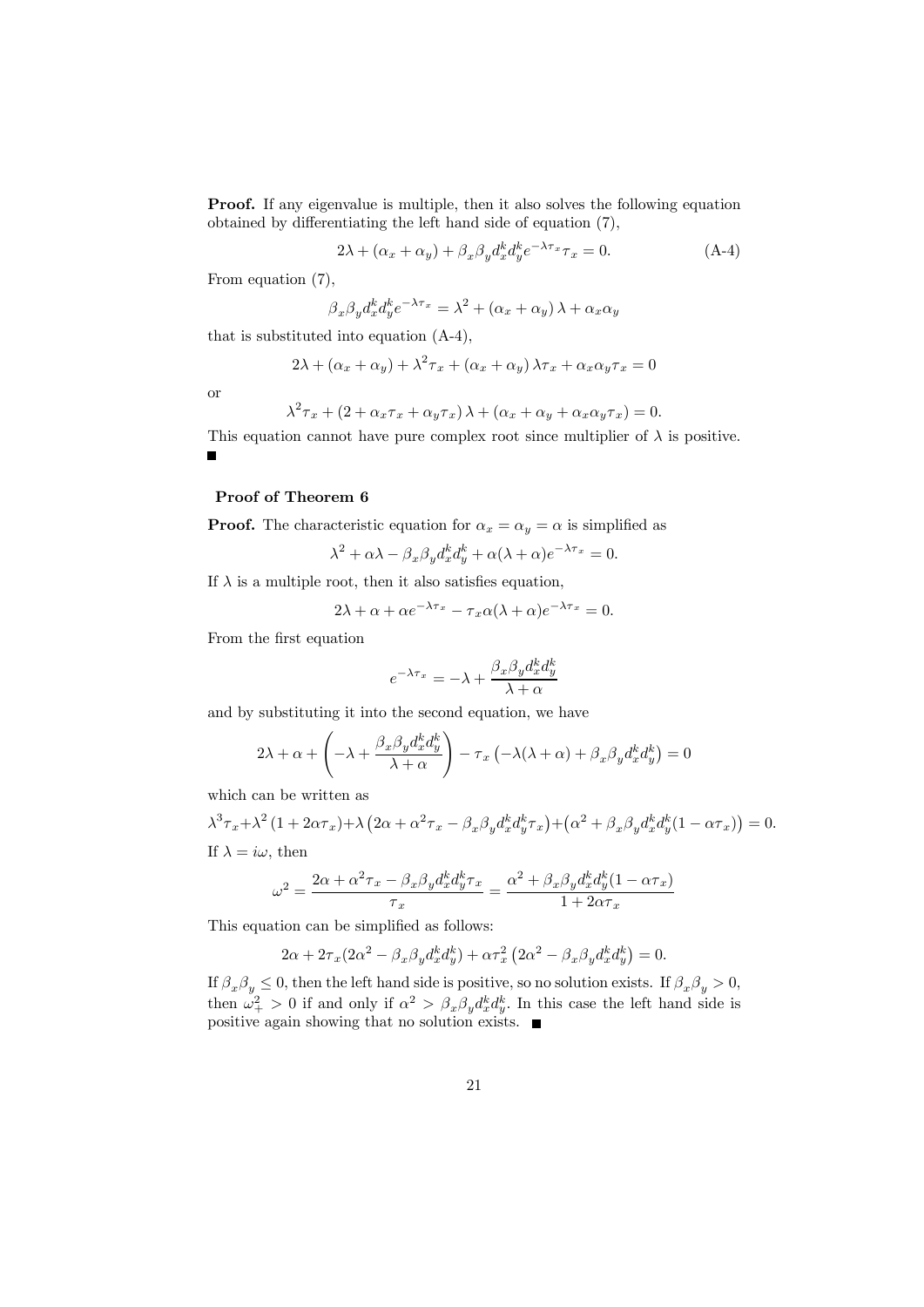### Proof of Theorem 7

**Proof.** Select  $\tau_x$  as the bifurcation parameter and consider  $\lambda$  as the function of  $\tau_x$ ,  $\lambda = \lambda(\tau_x)$ . Implicitly differentiating the characteristic equation with respect to  $\tau_x$  gives

$$
\left[2\lambda+\alpha+\alpha e^{-\lambda\tau_x}-\alpha\tau_x(\lambda+\alpha)e^{-\lambda\tau_x}\right]\frac{d\lambda}{d\tau_x}-\alpha\lambda(\lambda+\alpha)e^{-\lambda\tau_x}=0
$$

implying that

$$
\frac{d\lambda}{d\tau_x} = \frac{\alpha\lambda(\lambda+\alpha)e^{-\lambda\tau_x}}{2\lambda+\alpha+\alpha e^{-\lambda\tau_x}-\alpha\tau_x(\lambda+\alpha)e^{-\lambda\tau_x}}
$$
\n
$$
= \frac{-\lambda^4 - 2\lambda^3\alpha - \lambda^2\alpha^2 + \beta_x\beta_y d_x^k d_y^k \lambda(\lambda+\alpha)}{2\lambda^2+\alpha\lambda+2\lambda\alpha+\alpha^2+(1-\tau_x\lambda-\tau_x\alpha)\left(-\lambda^2-\alpha\lambda+\beta_x\beta_y d_x^k d_y^k\right)}.
$$

Assume that  $\lambda = i\omega$ , then the numerator becomes

$$
\left(-\omega^4 + \omega^2\left(\alpha^2 - \beta_x\beta_yd_x^k d_y^k\right)\right) + i\omega\left(2\omega^2\alpha + \beta_x\beta_yd_x^k d_y^k\alpha\right)
$$

and the denominator is simplified as

$$
-\omega^2(1+2\alpha\tau_x)+(\alpha^2+\beta_x\beta_yd_x^kd_y^k(1-\alpha\tau_x))+i(-\tau_x\omega^3+\omega(2\alpha+\alpha^2\tau_x-\tau_x\beta_x\beta_yd_x^kd_y^k)).
$$

Multiplying the numerator and the denominator by the complex conjugate of the denominator shows that  $\text{Re}[d\lambda/d\tau_x]$  has the same sign as

$$
\omega^4 + \omega^2 \left(2\alpha^2\right) + \left[\alpha^4 + 2\alpha^2\beta_x\beta_y d_x^k d_y^k - \left(\beta_x\beta_y d_x^k d_y^k\right)^2\right].
$$

At  $\omega^2 = \omega_+^2 = \alpha^2 - \beta_x \beta_y d_x^k d_y^k$ , this expression becomes

$$
2\alpha^2 \left(2\alpha^2 - \beta_x \beta_y d_x^k d_y^k\right) > 0
$$

showing that at the stability switch stability is lost or instability is retained. At  $\omega^2 = \omega_-^2 = -\left(\alpha^2 + \beta_x\beta_yd_x^k d_y^k\right)$ , Re $[d\lambda/d\tau_x]$  has the same sign as

$$
2\alpha^2\beta_x\beta_yd^k_xd^k_y
$$

which is positive if  $\beta_x \beta_y > 0$  and negative if  $\beta_x \beta_y < 0$ . In the first case stability is lost or instability is retained and in the second case stability is regained or stability is retained.  $\blacksquare$